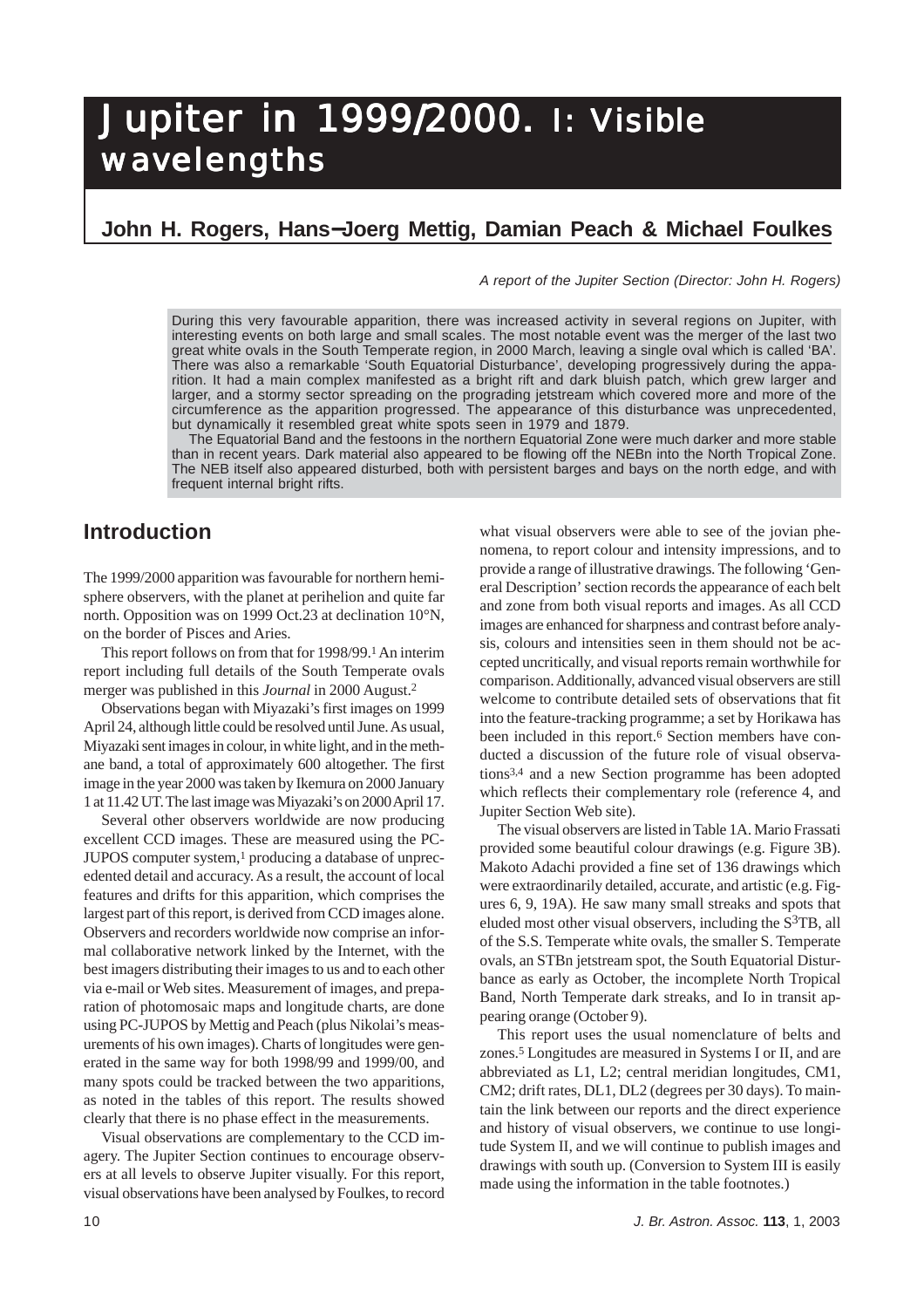

**Figure 1.** Map of the planet, 1999 Oct. 14−15. Images by Miyazaki were projected into this map by Mettig using PC-JUPOS. South is up, as in all figures. The white streak and black spot in the south polar region are a satellite and its shadow. Important spots are indicated. Asterisk marks where the Little Red Spot on NNTBs is interacting with a NNTBs jetstream spot. The main complex of the South Equatorial Disturbance is passing the Great Red Spot.



**Figure 2.** Two of the highest-resolution images ever taken with an amateur telescope, by Di Sciullo (copyright Excelsior Optics, Florida). Both show the GRS.

*Left:* 1999 Sep. 30d 06h 50m (approx.), CM1≈79, CM2≈46: Includes STZ spot DS3, close to the shadow of Ganymede, and at right Ganymede itself with surface markings visible (enlarged 2×). *Right:* 1999 Nov. 16d 01h 47m, CM1=121, CM2=91: Includes ovals BE and FA alongside the GRS, with internal structure in oval BE.

B С D

Figure 3. Colour images of the sector p. the GRS, showing the major S. Temperate spots, the new dark oval in STropZ (on p. side), and the changes in the SEB.

**A.** Sep.5d 20h 23m UT, CM1=225, CM2=19 (Miyazaki). On the STBs are DS2 (streak p. CM) and DS3 (streak f. CM). SEB is dark orange-brown in its S half, and full of tiny spots in its N half.

**B.** Sep.26d 23h 10m, CM1=47, CM2=37 (Frassati drawing). Jetstream spots are now notable on the SEBs and NTBs.

**C.** Nov.13d 12h 09m, CM1=27, CM2=17 (Miyazaki). S. Temperate DS3 is now a ring, just p. the CM. There are prominent jetstream spots on SEBs but internally the SEB is unchanged.

**D.** Jan.10d 01h00m, CM1=134, CM2=46 (Di Sciullo). White oval BE is on CM, and FA is dull reddish f. it as it passes the GRS. Northern SEB is now quieter and a dark blue streak is appearing within it. (See Part II for further change in the SEB in March.)

*J. Br. Astron. Assoc.* **113**, 1, 2003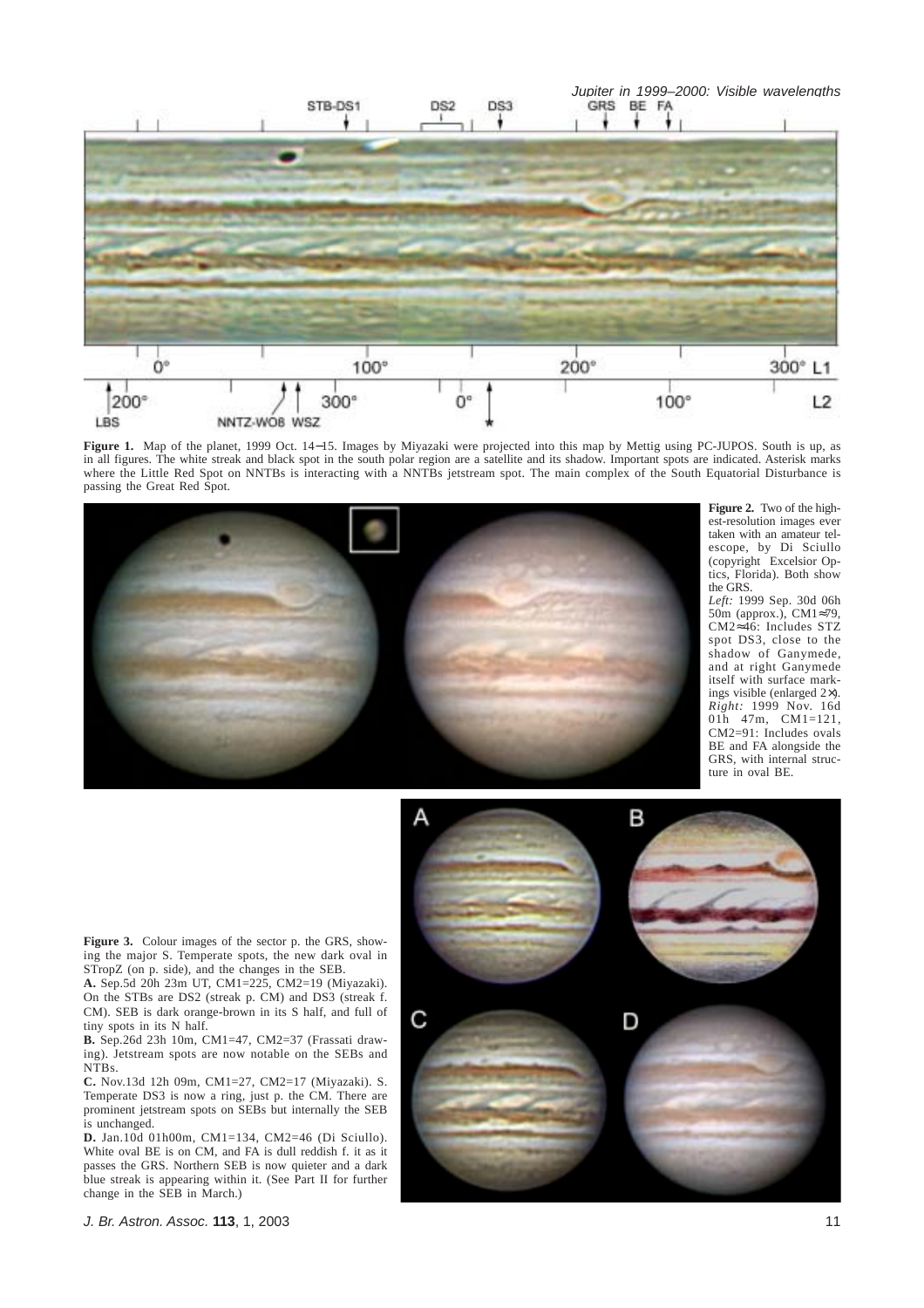

**Figure 4A.** Strip-maps of the S. and S.S. Temperate regions during the apparition, aligned on oval BE. Ovals BE and FA were still separate in the last map but oval FA was obscure while passing the GRS. Images by Miyazaki were projected into these maps by Mettig. Marks are at intervals of 50° longitude.

# **General description**

Here we list the appearance of belts and zones both visually and in processed CCD images. (The 'visual' descriptions do not include the extra detail shown in Adachi's drawings, which were comparable to good CCD images.) For the ap-



**Figure 4B.** Drift and merger of ovals BE and FA during the apparition. This is a PC-JUPOS chart by Mettig from amateur images, plus Pic du Midi in the last row (April 7). In the last weeks, horizontal lines connect paired nuclei in the single merging complex that became oval BA, and X marks the centre of the methane-bright oval BA on Pic du Midi images; it coincided with the more preceding of the paired nuclei, initially between the tracks of BE and FA, but then moving back onto the extrapolated track of oval BE. The diagonal track represents the centre of the GRS. The vertical scale shows the start of each month. The horizontal scale is System II longitude minus 12°.9/month.

pearance in methane-band images, see Part II of this report, as well as notes below on individual features in the North Tropical and Temperate Regions.

Table 2A gives the visual colour estimates of the major features. Colours of belts and zones were generally normal. A number of observers made visual white light intensity observations, as shown in Table 2B. In addition, Alan Heath

**Table 1A. Visual observers, 1999/2000**

| <b>Observer</b>    | Location                                   | Telescope             |
|--------------------|--------------------------------------------|-----------------------|
| M. Adachi          | Ohtsu City, Japan                          | 310mm & 600mm refl.   |
| G. Adamoli et al.* | Italy                                      | 108mm OG              |
| L. Aerts           | Belgium                                    | 250mm SCT             |
| A. G. Bowyer       | Epsom                                      | 300mm refl.           |
| R. Bullen          | Bognor Regis                               | 210mm refl.           |
| E. Colombo         | Brugherio, Italy                           | 254mm refl.           |
| E. Crandall        | Winston-Salem, USA                         | 254mm refl.           |
| P. Devadas         | Madras, India                              | 360mm refl.           |
| C. Ebdon           | Highams Park, London                       | 254mm refl.           |
| D. Fisher          | Sittingbourne, Kent                        | $215$ mm refl.        |
| M. Foulkes         | Hatfield, Herts                            | 203mm SCT, 203mm      |
|                    |                                            | OG & 254mm refl.      |
| M. Frassati        | Crescentino, Italy                         | 200mm SCT             |
| D. Gray            | Kirk Merrington, Durham 415mm Dall-Kirkham |                       |
| P. Grego           | Birmingham                                 | 250mm refl.           |
| H. Gross           | Hagen, Germany                             | 210mm & 250mm refl.   |
| C. Harder          | Germany                                    | 250mm refl.           |
| A. Heath           | Long Eaton, Nottingham                     | 203mm SCT             |
| C. E. Hernandez    | Florida, USA                               | 203mm SCT             |
| K. Horikawa        | Yokohama, Japan                            | 160mm refl.           |
| J. Knott           | Liverpool                                  | $216$ mm refl.        |
| R. J. McKim        | Upper Benefield,                           | 102mm OG 216mm refl., |
|                    | Northants                                  | 409mm Dall-Kirkham    |
| P. Moore           | Selsey, Sussex                             | 127mm OG, 318mm       |
| & C. Lintott       |                                            | refl., 381mm refl.    |
| J. Mosch           | Meissen, Germany                           | 130mm OG              |
| P. Parish          | Rainham, Kent                              | $102 \text{mm}$ OG    |
| J. Rogers          | Linton, Cambs.                             | 250mm refl.           |
| S. Naylor          | Blackpool                                  | 203mm SCT             |
| I. Stellas         | Athens, Greece                             | $102 \text{mm}$ OG    |
| R. Tatum           | Richmond, USA                              | 254mm refl., 180mm OG |
| F. Wächter         | Radebeul, Germany                          | 80mm OG               |
| S. R. Whitby       | Hopewell, VA, USA                          | $152$ mm refl.        |
|                    |                                            |                       |

\*Data from the following visual observers were communicated by Gianluigi Adamoli, Jupiter Recorder of the Planets Section of the Unione Astrofili Italiani: G. Adamoli, M. Cicognani, I. Dal Prete, G. Farroni, M. Frassati.

OG, object glass (refractor); SCT, Schmidt–Cassegrain telescope; refl., reflecting telescope.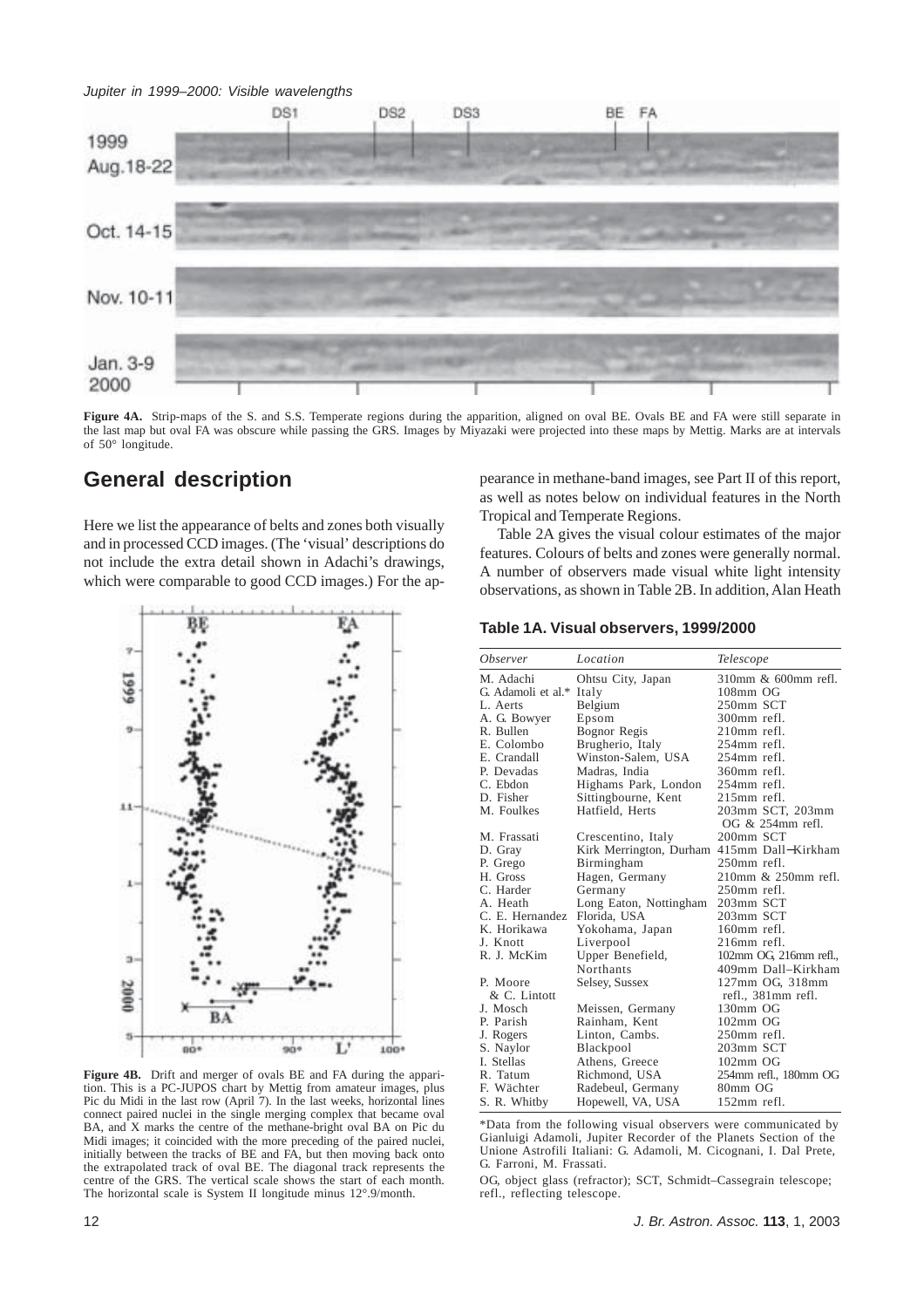

**Figure 5.** Three early drawings showing the GRS and turbulent region f. it, with ovals BE and FA approaching it and a small cyclonic white spot between them. **A.** *(left)* Aug. 8d 19h 45m, CM1=99, CM2=106 (Adachi).

continued his series of intensity estimates using both red and blue filters.

Latitudes of belts and zones are listed in Table 3.

#### *South Polar to S.S. Temperate region*

Visually, the SPR usually appeared featureless. However, one or two belts were occasionally seen at high southern latitudes and a bright S3TZ was detected at some longitudes. A dark 'SSTB' was usually seen.

#### **Table 1B. CCD observers, 1999/2000**

| <i><b>Observer</b></i>        | Location                               | Telescope; CCD camera                                             |
|-------------------------------|----------------------------------------|-------------------------------------------------------------------|
| Tomio Akutsu                  | Tochigi, Japan                         | 320mm refl.; Teleris 2                                            |
| M. Brown                      | Huntington, Yorks., UK                 | $370$ mm refl.                                                    |
| Alberto Sanchez               |                                        |                                                                   |
| Caso                          | Barcelona, Spain                       | 310mm SCT; SX 12 bits.                                            |
| Antonio Cidadao               | Oeiras, Portugal                       | 254mm refl.; SBIG ST-5c                                           |
| <b>Brian Colville</b>         | Ontario, Canada                        | 305mm refl.; Pixel ST-237                                         |
| Jean Dijon                    | France                                 | 500mm refl.; Kodak KAF400                                         |
|                               |                                        | Maurizio Di Sciullo Coconut Creek, FL, USA 256mm refl.; SX HX 516 |
| Gino Farroni                  | St. Avertin, France*                   |                                                                   |
| Todd Gross                    | USA                                    | 230mm refl., etc; MX-5c                                           |
| Derek Hatch                   | UK                                     | 150mm OG; MX-5c                                                   |
| Yuichi Iga et al.* Japan      |                                        | 280mm SCT                                                         |
|                               | Toshihiko Ikemura Nagoya City, Japan   | 305mm Refl.; NEC Picona                                           |
| Steve Massey                  | Siding Spring, NSW,                    |                                                                   |
|                               | Australia                              |                                                                   |
| Frank J. Mellilo              | NY, USA                                | 203mm refl.; SX MX-5                                              |
| Isao Miyazaki                 | Gushikawa, Okinawa,                    |                                                                   |
|                               | Japan                                  | 404mm refl., Lynxx PC                                             |
| M. Mobberley                  | Cockfield, UK                          | 360mm refl.; SX SXL8                                              |
|                               | David M. Moore Phoenix, AZ, USA        | 362mm refl.; Astrovid<br>2000, SX HX-5                            |
| Andre Nikolai                 | Berlin, Germany                        | 150mm Apo OG; OES<br>LcCCD14SC                                    |
|                               | Donald C. Parker Coral Gables, FL, USA | 406mm refl., Lynnx PC                                             |
| Tim J. Parker                 | Pasadena, CA, USA                      | 318mm refl., SX HX516                                             |
| Damian Peach                  | Kings Lynn, UK                         | 305mm refl., SBIG ST-5c                                           |
| Tom Richards et al. Australia |                                        | 180mm EDT Apo OG;<br>SBIG ST-7e                                   |
| Robert Schulz                 | Vienna, Austria                        | 203mm refl., SBIG ST-7                                            |
| Luigi Testa                   | Parma, Italy*                          |                                                                   |
| Tan Wei Leong                 | Singapore                              | 280mm refl., SBIG ST-7                                            |

\*Data from Farroni and Testa were communicated by Gianluigi Adamoli, Jupiter Recorder of the Planets Section of the Unione Astrofili Italiani. Yuichi Iga (ALPO-Japan; ref. 7) communicated images by: T. Ikemura, Y. Oshihoi, K. Maeda, Y. Iga.

We also measured a few images from Dr. J. Lecacheux and colleagues (Observatoire du Pic du Midi; ref. 8), late in the apparition. SX, Starlite Xpress.

**B.** *(centre)* Sep. 7d 23h 56m, CM1=310, CM2=88 (Ebdon). **C.** *(right)* Sep. 4d 16h 57m, CM =301, CM2=104 (Adachi). This shows the new mid-SEB rift, one rotation after the last image in Figure 9.

The global photomaps derived from CCD images (Figure 1) showed a conspicuous bright  $S^3TZ$ , with indistinct ends, around about half the planet (very roughly,  $L2 \sim 250-30$ ). Alongside it was a massive dark  $S^3TB$ , and between the S<sup>3</sup>TB and a tenuous true SSTB, S.S. Temperate latitudes were increasingly light, with a bright SSTZ consisting of a series of diffuse white ovals.

Around the other half of the circumference, belts and zones were not conspicuous, though there was a dark (S)SSTB.

# *South Temperate region*

Visually the STZ appeared to be light. Under good seeing, the STB appeared to be divided into two overlapping sectors each with fainter ends. The white ovals BE and FA were difficult to see visually, even under good seeing. Probably the last visual observation of them was on 2000 Jan. 27 by Bullen (Figure 2D of ref.2).

The global photomaps (Figure 4A) show the STB divided into two sectors, each of which began tenuously at lat. 27−28°S, swelled into a typical dark STB at higher longitudes, and then veered southwards, ending alongside the tenuous p. portion of the other sector. One of the two STB sectors had dark spots (DS1−DS3) on its S. edge, and f. DS3 it joined a SSTB. The other STB sector ran alongside the white ovals BE and FA, and f. its deflection southwards, it dissipated in a bright STZ.

# *South Tropical region*

#### *South Tropical Zone*

Visually the STropZ appeared white and featureless. Some small dark jetstream spots on SEBs were seen visually, sometimes separated by light spots.

Images revealed that both edges of the STropZ were disturbed by new outbreaks of activity on the STBn and the SEBs jetstreams, consisting of small dark spots typical of such outbreaks, over a wide range of longitudes. SEBs jetstream activity was possibly less conspicuous after January, though this may have been merely an effect of decreasing resolution.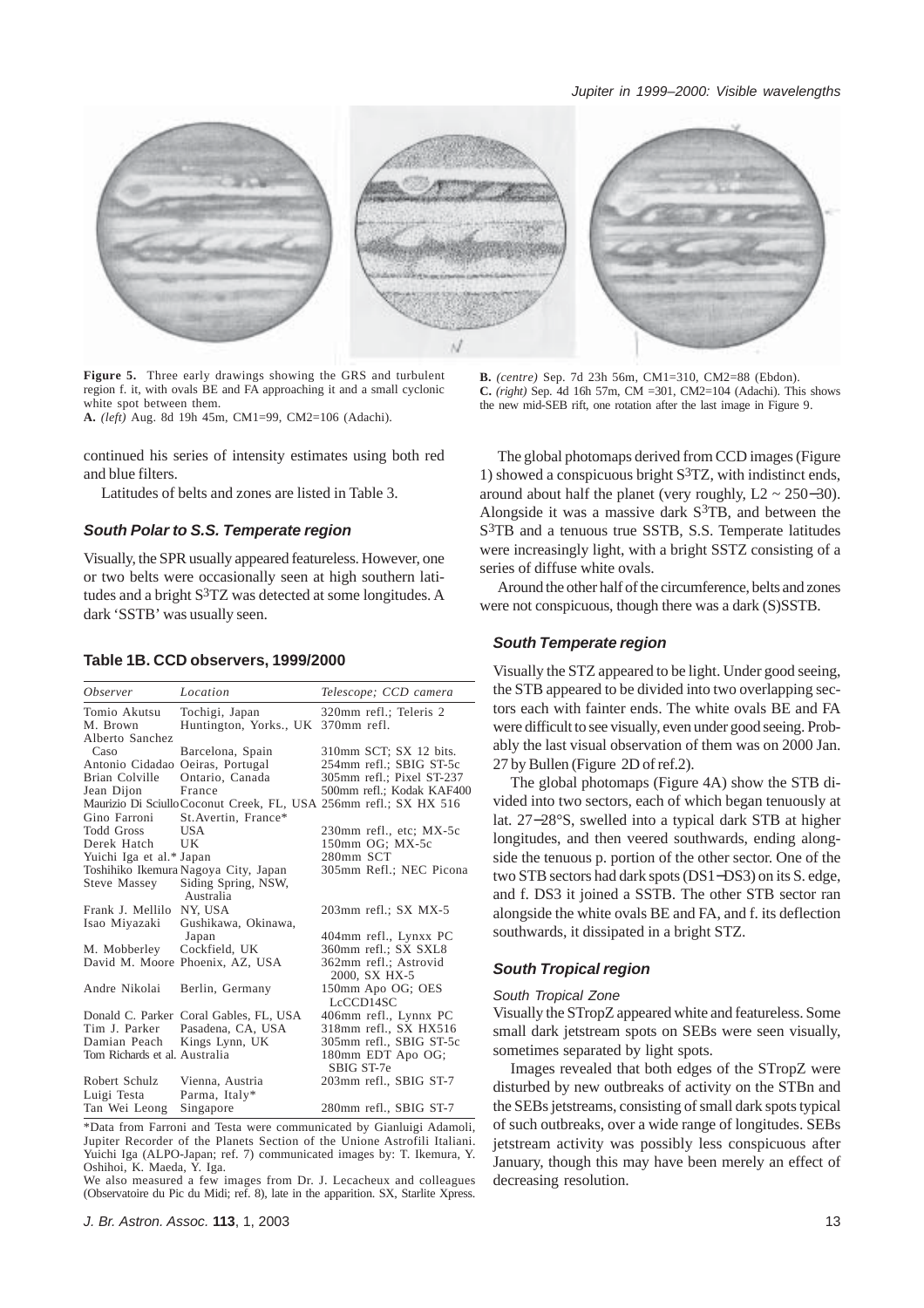

**Figure 6** *(left).* A set of colour images (all by Cidadao), showing the spectacular appearance of the South Equatorial Disturbance passing the GRS in 1999 Nov−Dec. After various dark and bright spots in the stormy sector have passed by, the main bright rift passes the centre of the GRS on Dec.4/5, and in contrast to its appearance a few days earlier, it becomes a complete rift through SEB(N) as it moves p. the GRS on Dec.7. (Also see the image on Dec.7 by Don Parker in Ref.2.) Also of note are dark SEBs jetstream spots approaching the GRS: one enters the Red Spot Hollow on Nov.28, and another is approaching it at the end of the series. Ovals BE and FA are passing the GRS but are of low contrast.

**Figure 7** *(right).*A set of colour images showing the circulation of the GRS at the new year; these are some of the last images of 1999 and the first of 2000. In **(a)** there is a bright white spot in northern part of the GRS, which has circulated to the f. part as seen in **(b)** and **(c)**, and then disappears. Oval BE can be seen Sp. the GRS; oval FA is obscure as it passes the GRS.

**(a)** 1999 Dec.30d 18h 11m UT, CM2=97 (Cidadao).

**(b)** Dec.31d 03h 49m, CM2=83 (D. Moore). **(c)** Dec.31d 14h 12m, CM2=103 (Tan Wei Leong).

**(d)** Dec.31d 23h 03m, CM2=64 (Cidadao). **(e)** 2000 Jan.1d 19h 23m, CM2=81 (Cidadao). (The appearances of the GRS in the first and last images were confirmed visually by Rogers.)





**Figure 8.** Chart of the spots in the South Equatorial Disturbance, produced using PC-JUPOS by Mettig. Red points indicate bright spots, black points indicate dark spots, and black < > (and blue shading) indicate dark streaks, all between 4−9°S. Longitude scale is System I. The main rift is not consistently plotted because of its variable appearance, but its location is marked by a red line. Note that its location can be defined simply by the density of small spots p. it and absence of spots f. it.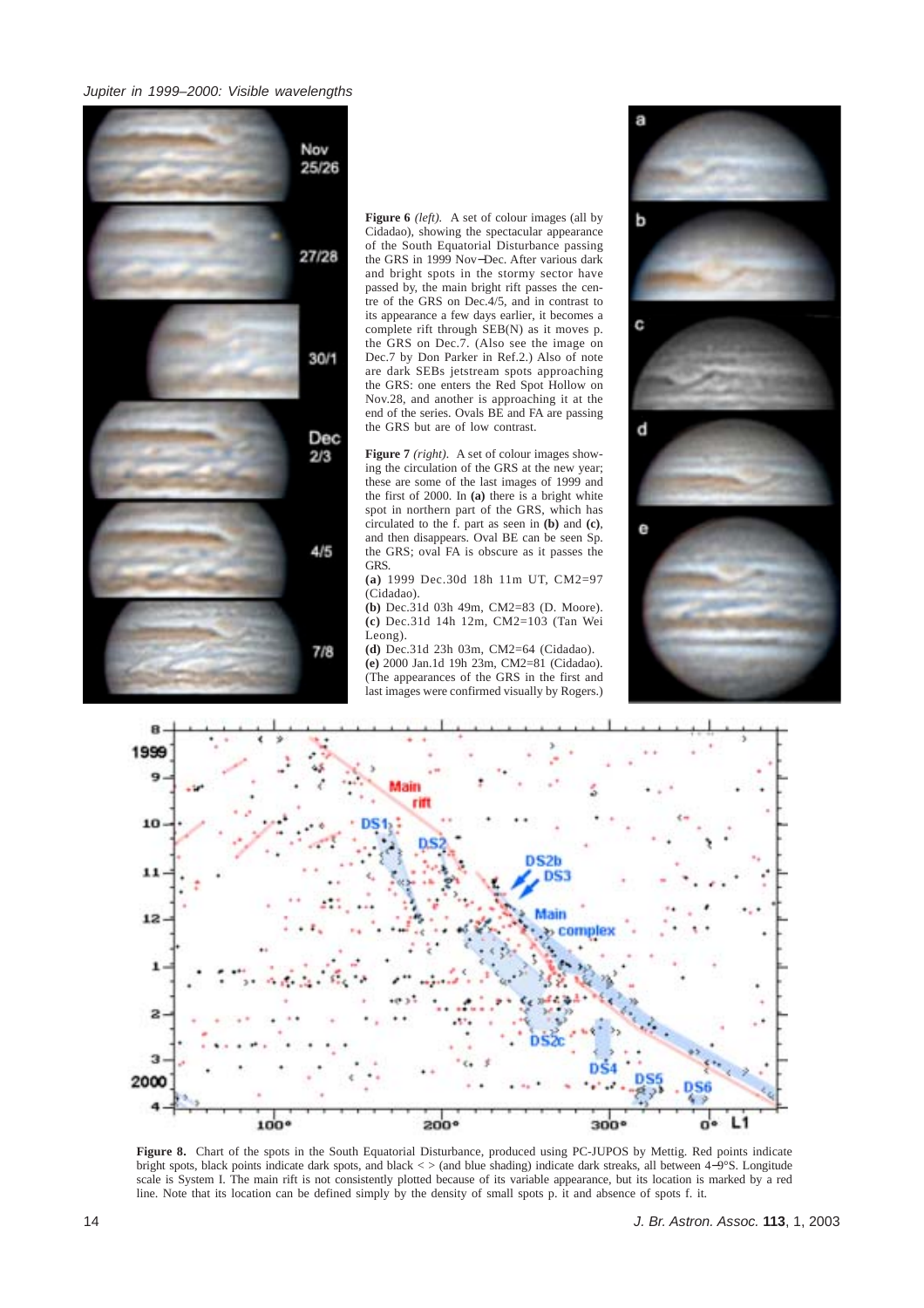# **Table 2A. Visual colour estimates**

|                      | Adachi                                      | Colombo<br>(July 23–Jan 8) (Nov 25–Dec 2) | Devadas<br>$(Oct 20$ -Jan 1)            | Foulkes<br>(Aug 6–April 5)   | Frassati<br>$(Aug 11-Oct 31)$ (Sept 7-Feb 13) (Dec) | Heath                   | Rogers             |
|----------------------|---------------------------------------------|-------------------------------------------|-----------------------------------------|------------------------------|-----------------------------------------------------|-------------------------|--------------------|
| <b>SPR</b>           |                                             | Grey                                      | Grey                                    | Grey                         | Grey                                                | Warm tone.<br>Yellowish |                    |
| <b>SSTZ</b>          |                                             | Grey or yellow                            |                                         | Light grey or<br>dull white  | Grey                                                |                         |                    |
| <b>SSTB</b>          |                                             | Grey                                      |                                         | Warm grey or<br>brown        |                                                     |                         |                    |
| <b>STZ</b>           |                                             | Yellowish grey                            | White or<br>dull white                  | Dull white or<br>light grey  | Yellowish                                           |                         |                    |
| <b>STB</b>           |                                             | Grey                                      |                                         | Warm grey                    | <b>Brown</b>                                        | Grey                    | Warm grey          |
| <b>GRS</b>           | Light reddish                               |                                           | Light pink                              | Warm grey or<br>reddish      |                                                     | Grey or pink            | Pale reddish       |
| STropZ               |                                             | Yellow                                    | White or<br>dull white                  | White or<br>yellowish white  | White or yellow Yellowish                           |                         | White              |
| SEB(S)               | Dark brown or<br>orangey                    | Reddish                                   | Light red                               | Brown.<br>Darker p. GRS      | Brown                                               | Brown                   | Brown              |
| <b>SEBZ</b>          |                                             |                                           |                                         | Dull white<br>in places      |                                                     |                         |                    |
| SEB(N)               | Grey or bluish                              | Reddish                                   | Light red                               | Grey<br>(Fainter p. GRS)     | Brown                                               | Brown                   | Brown              |
| EZ(S)                |                                             | Yellow                                    | Light bluish                            | White or<br>dull white       | White                                               | White                   | Slight bluish grey |
| EB                   | Light blue                                  |                                           | Bluish grey or<br>bluish                | Strong grey                  | Grey                                                |                         | Cold grey          |
| EZ(N)                |                                             | Yellow                                    | Light bluish                            | Light grey,<br>shaded        | White                                               | White                   | Slight bluish grey |
| <b>NEB</b>           | Dark brown or<br>orangey                    | Reddish                                   | Reddish                                 | Brown                        | <b>Brown</b>                                        | Brown or orange Brown   |                    |
|                      | NTropZ Southern half<br>vellowish.<br>White | Yellowish                                 | White, dull white White or<br>or yellow | yellowish white              | Yellow                                              | White                   | White              |
| <b>NTB</b>           | Dark brown                                  | Reddish                                   | Red                                     | Dark brown or<br>warm grey   | <b>Brown</b>                                        | Grey                    | Grey               |
| $\operatorname{NTZ}$ |                                             | Light grey                                |                                         | Light grey or<br>dull yellow | Yellow                                              | Off white               | Whitish            |
| <b>NNTB</b>          |                                             | Grey                                      |                                         | Dark grey                    | Brown                                               |                         |                    |
| <b>NPR</b>           |                                             | Grey                                      | Grey                                    | Grey                         | Grey                                                | Grey                    |                    |

# **Table 2B. Average visual intensity observations**

|                           | Colombo<br>(Nov 25)<br>$-Dec~16$ | Crandall<br>(July 10<br>$-Oct 28$ | Frassati<br>(Aug 11)<br>$-Oct 31$ |                   |                          | Heath<br>$(Oct II-Feb 19)$ |                   | McKim<br>(Nov 17)<br>$-Jan(6)$ | Rogers<br>(July 21<br>$-Jan 1$ | Schmude<br>(Feb 25)<br>$-Mar 2)$ |
|---------------------------|----------------------------------|-----------------------------------|-----------------------------------|-------------------|--------------------------|----------------------------|-------------------|--------------------------------|--------------------------------|----------------------------------|
|                           | No filter                        | No filter                         | No filter                         | No filter         | Red(W25)                 | Blue $(W44a)$ Blue $(W47)$ |                   | No filter                      | No filter                      | No filter                        |
| <b>SPR</b>                | 3.2(3)                           | 4.4(12)                           | 4.3(4)                            | 3.0(27)           | 2.5(19)                  | 3.5(19)                    | 4.0(19)           | 3.5(2)                         | 2.9(6)                         | 3.0(2)                           |
| <b>SSTZ</b>               | 2.8(3)                           | 3.0(1)                            | 3.6(4)                            |                   |                          |                            |                   |                                | 1.4(2)                         |                                  |
| <b>SSTB</b>               | 3.3(3)                           | 5.0(5)                            | $-$                               | $\qquad \qquad -$ | $\overline{\phantom{0}}$ |                            |                   | 4.0(2)                         | 3.6(5)                         | 5.0(1)                           |
| <b>STZ</b>                | 3.0(3)                           | 3.0(1)                            | 3.2(4)                            |                   |                          |                            |                   |                                | 1.5(2)                         |                                  |
| <b>STB</b>                | 3.5(3)                           | 4.6(8)                            | 3.6(4)                            | 3.7(26)           | 3.3(18)                  | 4.0(18)                    | 4.1(17)           | 5.0(2)                         | 3.2(6)                         | 3.5(1)                           |
| STropZ                    | 2.2(3)                           | 2.5(12)                           | 2.1(4)                            | 0.8(27)           | 0.9(19)                  | 1.4(19)                    | 2.1(19)           | 0.5(2)                         | 0.1(5)                         | 2.0(2)                           |
| <b>GRS</b>                |                                  | 6.3(3)                            | 4.0(10)                           | 2.8(3)            | 1.0(2)                   | 3.7(3)                     | 4.0(1)            | 2.8(2)                         | 1.5(1)                         | $\overline{\phantom{0}}$         |
| SEB (p.GRS)<br><b>SEB</b> | 5.3(3)<br>5.2(3)                 | 6.8(12)                           | 5.1(4)                            | 5.0(26)<br>2.9(8) | 4.4(18)<br>3.2(6)        | 5.4(18)<br>4.0(6)          | 7.0(18)<br>5.0(6) | 6.7(3)<br>4.0(3)               | 6.8(6)                         | 5.0(2)                           |
| EZ(S)                     | $\equiv$                         | 4.7(9)                            | $\overline{\phantom{m}}$          |                   |                          |                            |                   | 0.8(2)                         | 0.8(6)                         | 2.5(2)                           |
| EB                        | 2.7(3)                           | 5.0(12)                           | 2.7(4)                            | 4.8(25)           | 4.1(17)                  | 3.5(16)                    | 3.4(11)           | 3.3(2)                         | 3.3(6)                         | 3.8(2)                           |
| EZ(N)<br>(or total EZ)    | 2.2(3)                           | 4.7(9)                            | 1.2(4)                            | 1.4(27)           | 1.1(19)                  | 2.0(19)                    | 2.4(19)           | $0.8*(2)$                      | 0.8(6)                         | 2.5(2)                           |
| NEB(S)<br>NEB(N)          | 5.5(3)<br>5.3(3)                 | 7.4(12)                           | 5.8(4)<br>5.8(4)                  | 5.0(27)           | 4.5(19)                  | 5.5(19)                    | 7.0(19)           | 5.8(2)<br>5.2(2)               | 6.2(6)                         | 6.5(2)                           |
| NTropZ                    | 2.2(3)                           | 2.9(12)                           | 2.2(4)                            | 0.9(27)           | 0.6(23)                  | 1.2(23)                    | 1.8(23)           | 0.9(2)                         | 0.3(6)                         | 2.0(2)                           |
| <b>NTB</b>                | 4.8(3)                           | 6.8 $(11)$                        | 5.7(4)                            | 5.0(27)           | 4.2(19)                  | 4.9(19)                    | 4.1(19)           | 5.0(2)                         | 5.7(6)                         | 5.0(2)                           |
| <b>NTZ</b>                | 2.3(3)                           | 3.3(11)                           | 2.7(4)                            | 1.6(27)           | 1.4(19)                  | 2.1(19)                    | 2.3(18)           | 0.9(2)                         | 0.5(6)                         | 2.0(2)                           |
| <b>NNTB</b>               | 3.2(3)                           | 5.8(5)                            | 4.4(4)                            |                   |                          |                            |                   | 4.0(2)                         | 3.4(6)                         | 3.8(2)                           |
| <b>NNTZ</b>               | 2.8(3)                           |                                   | 3.5(4)                            |                   |                          |                            |                   |                                |                                | 3.0(1)                           |
| <b>NPR</b>                | 3.0(3)                           | 4.0(12)                           | 4.3 $(4)$                         | 3.0(27)           | 2.5(19)                  | 3.5(19)                    | 4.0(19)           | 3.5(2)                         | 2.9(6)                         | 3.5(2)                           |

Intensities are made on the scale 0: bright white. 10: black.

The number of observations is shown in ().

Note: Heath made no colour filter observations after December 19.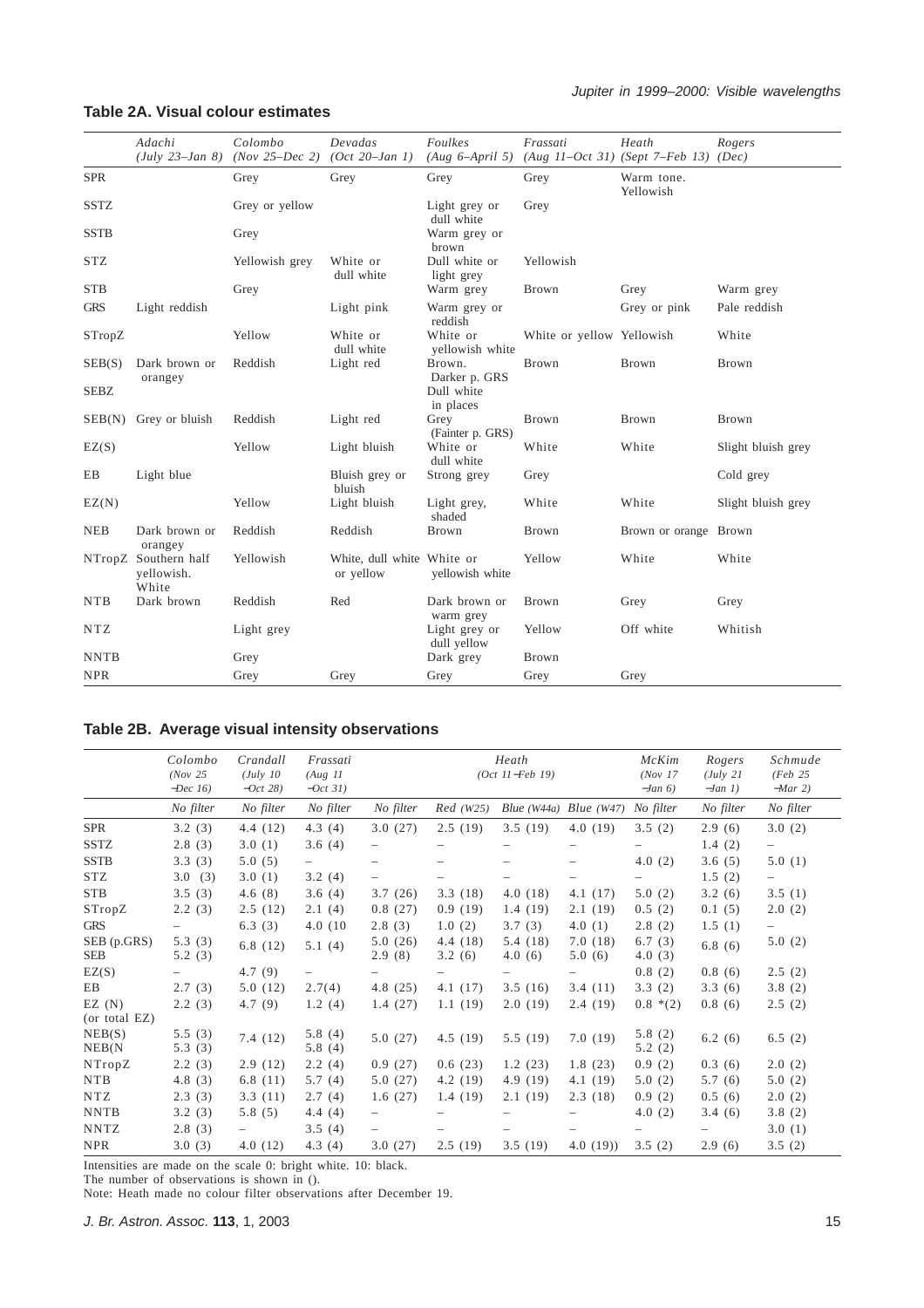# *Jupiter in 1999–2000: Visible wavelengths Great Red Spot*

Visually, the GRS generally appeared as a pale uniform reddish oval separated from the SEB by bright material. Its f. end was often seen attached to the f. shoulder of the well-defined Red Spot Hollow. Under good seeing, some internal structure was detected. Bullen and Frassati frequently recorded the Np side or northern half to be pale. The GRS appeared faint to Devadas with the northern half ill-defined. McKim observed a darker southern rim with an ill-defined northern edge. Grego recorded a dark rim. Adachi and Devadas frequently recorded a darker centre.

Images confirmed that the GRS was typical in appearance, with only a little reddish colour. (More details are given below and in our interim report).2

# *South Equatorial Belt*

Visually the SEB appeared as one of the darkest belts, comparable to the NEB. At most longitudes it appeared double with a darker broader southern component, especially p. the GRS. The southern component was fainter f. the GRS. Most visual observers noted a strong colour contrast between the two components, with the SEB(S) appearing brown or reddish compared to the grey SEB(N). On Nov. 28, Dobbins noted the SEB(N) was exceptionally faint f. the GRS; his announcement enabled the Director using Miyazaki's images to identify the South Equatorial Disturbance for the first time.

The region of mid-SEB turbulence f. the GRS was still present (Figures 5, 7, 9), comprising light spots and dusky streaks in the SEBZ, up to a diagonal dark streak spanning the SEBZ. A few of the spots appeared very bright. After December, fewer spots were observed.

Images confirmed that the dark, central/southern SEB component was strongly reddish; it was especially dark p. the GRS. In contrast, the SEB(N) was neutral in colour, quite narrow, and increasingly disturbed in the longitudes of the South Equatorial Disturbance. As also noted visually, the SEB(N) was sometimes fainter than the new dark streaks in EZ(S) and the massive EB.

The mid-SEB outbreak of 1998 had finished by the start of the apparition, although tiny spots still remained for some months in a narrow northerly SEBZ. The region of mid-SEB turbulence f. the GRS persisted as usual, but became less active after November, with typically only one white spot present. By January the SEB was a solidly dark belt at most longitudes (Figure 3). In March, the SEB seemed generally quieter, with a light yellow SEBZ and bluish northern streak developing Np. the RSH, and the GRS appeared slightly redder (see Part II).

# *Equatorial region*

Visual and CCD observations both showed the major changes that took place in this region.

EZ(S) was initially a bright white strip with no major features, as in previous years. But the South Equatorial Disturbance became more and more prominent, generating a 'stormy sector' of extensive dark streaks and shadings that appeared dramatic in hi-res images. Visually the Disturbance was less



**Figure 9.** Four images showing development of a new mid-SEB rift just f. the previous rifted region. It appeared some time between Aug.22 and Aug.25.

**(a)** Aug.26d 04h 32m (Cidadao). **(b)** Aug.28d 16h 14m (Miyazaki). **(c)** Sep.3d 02h 07m (Peach). **(d)** Sep.4d 07h 22m (di Sciullo). One rotation later, see Adachi's drawing in Figure 5C. Ovals BE and FA are also visible, approaching the GRS, with internal structure in oval BE.

prominent but some of its features were recorded in good seeing from December onwards (Figure 11).

The Equatorial Band was exceptionally dark (described as striking by Bullen), and blue-grey in colour.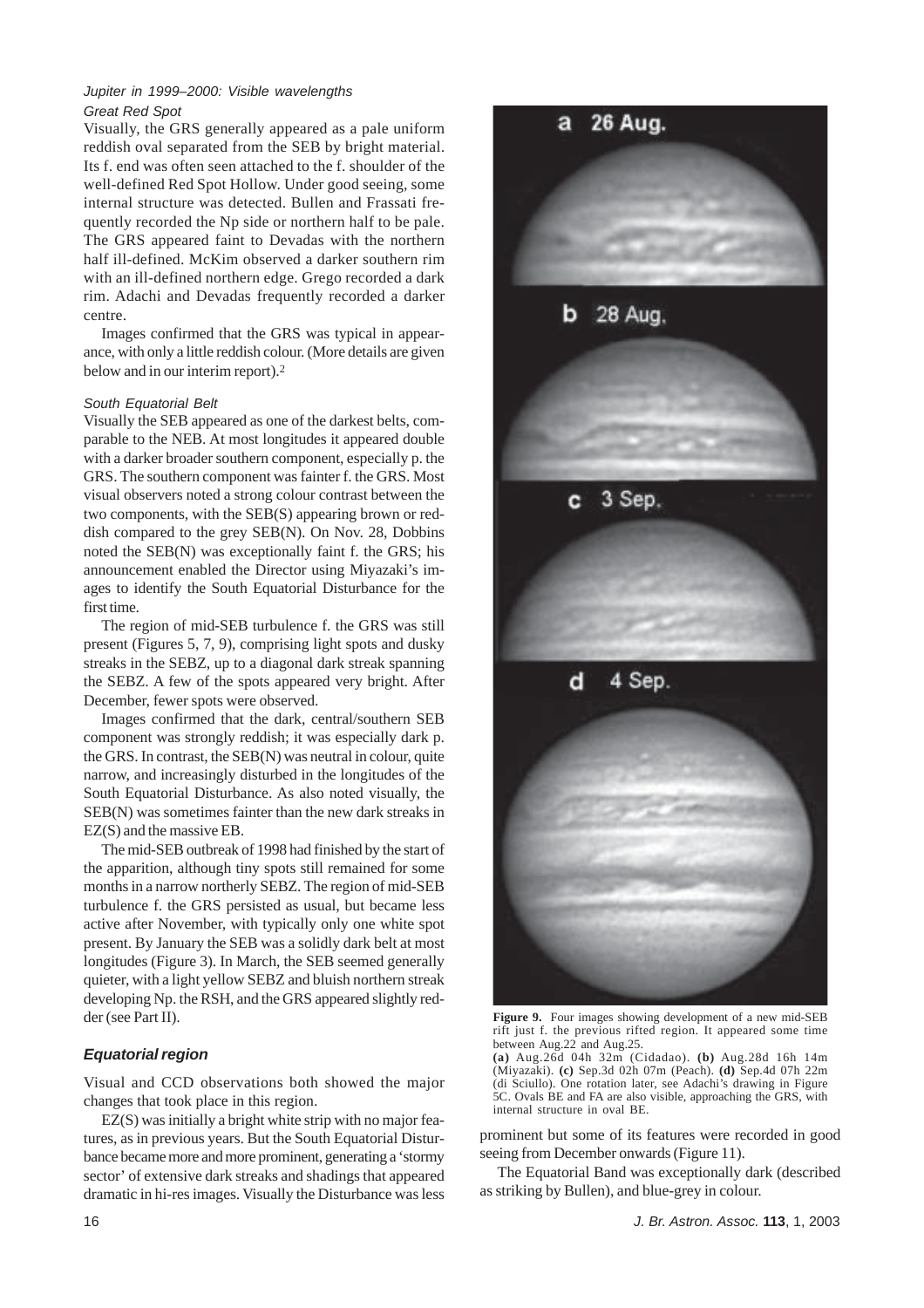

**Figure 10.** Five images (all by Miyazaki) showing development of jetstream spots on STBs and SEBs, and associated slower-moving spots, as described in the text. A cluster of tiny dark spots in STB, only just forming on Aug.14, proliferate and exhibit a range of speeds up to the STBn prograding jetstream speed of  $\sim -3^{\circ}/\text{day}$ . The most southerly spot in this cluster is DS1 (marked by arrowhead) but it does not become distinct until the last image. DS2 is a dark streak on STBs near the f. limb. The two earliest SEBs jetstream spots are also visible on the f. side on Aug.14 and 19 (indicated by V), then they circulate and merge, to form the dark oval in STropZ that is shown in Figure 3. **(a)** Aug.14d 20h 44m, CM2=324. **(b)** Aug.19d 19h 58m, CM2=328. **(c)** Aug.21d 21h 06m, CM2=310. **(d)** Aug.26d 20h 28m, CM2=318. **(e)** Oct.31d 14h07m, CM2=294; now there is a long line of SEBs jetstream spots.

# *Jupiter in 1999–2000: Visible wavelengths* **Table 3. Latitudes of belts**

| Range (a):              |                               |  |
|-------------------------|-------------------------------|--|
| <b>SPB</b>              | $-64.5$                       |  |
| SPRn                    | $-54.7$                       |  |
| $(S)$ SSTB              | $-42.0$                       |  |
| SSTB(N)                 | $-36.0$                       |  |
| Range (b):              |                               |  |
| SPRn/S <sup>3</sup> TZs | $-53.2$                       |  |
| $S^3TBs/S^3TZn$         | $-48.0$                       |  |
| $S^3$ TB                | $-45.3$                       |  |
| SSTB(N)                 | $-37.0$                       |  |
| STB(N)                  | $-27.4$ $\rightarrow$ $-29.3$ |  |
| <b>STBn</b>             | $-27.4$                       |  |
| <b>SEBs</b>             | $-21.4$                       |  |
| SEBn                    | $-8.0$                        |  |
| <b>EBs</b>              | $-4.1$                        |  |
| E <sub>Bn</sub>         | $+1.0$                        |  |
| <b>NEBs</b>             | $+8.8$                        |  |
| NEBn                    | $+16.9$                       |  |
| NTB <sub>s</sub>        | $+25.0$                       |  |
| NTBn                    | $+28.1$                       |  |
| <b>NNTBs</b>            | $+36.9$                       |  |
| <b>NNTBn</b>            | $+40.0$                       |  |
| $N^3$ TB                | $+46.0$                       |  |
| $N^4$ TB                | $+55.1$                       |  |

Zenographic latitudes were measured from 6 images by Isao Miyazaki and  $\vec{6}$  by Don Parker, spread through many months and longitudes. The high southern latitudes are divided by longitude range: (a)  $L2~$ 70−200 (with white ovals at 41°S, but no conspicuous belts or zones); (b) L2~250–30 (with few white ovals, but conspicuous  $S^{3}TZ$ and  $S^3TB$ ).

EZ(N) had a very conspicuous array of 12 dark projections from NEBs, leading into well-formed festoons, which were also darker than usual and swept Sf. to merge with the massive EB. These were visible even in small apertures. Many observers commented on the grey, bluish grey or blue colour of the projections and NEBs plateaux, coupled with the brightness of the associated white plumes. Some of their changes in appearance were followed visually. This darkening represented a major change from the previous apparition. Visually, EZ(N) appeared the most disturbed region on the planet.

# *North Tropical region*

#### *North Equatorial Belt*

Visually, the NEB was generally considered to be the darkest belt, usually with a brown or reddish colour. Visual and CCD observations both recorded the unusual activity of the NEB, which had frequent bright rifts within it, and an exceptional amount of dark material around it. Dark material was conspicuous both on the south side in EZ (see above) and on the north side in NTropZ (see below). Also the NEBn appeared thrown into notable waves at some longitudes. Within the northward bulges on NEBn, there were several dark brown barges; visually these were very conspicuous, dark brown or chocolate-coloured, and easily visible even with apertures as small as 80mm.

#### *North Tropical Zone*

Visually, the NTropZ appeared bright or dull white, although occasionally a light yellow colour was recorded. A number of white spots and large bays were observed which encroached into the NEBn.

In images, the NTropZ appeared generally white, but had many small dusky spots and streaks (some of them being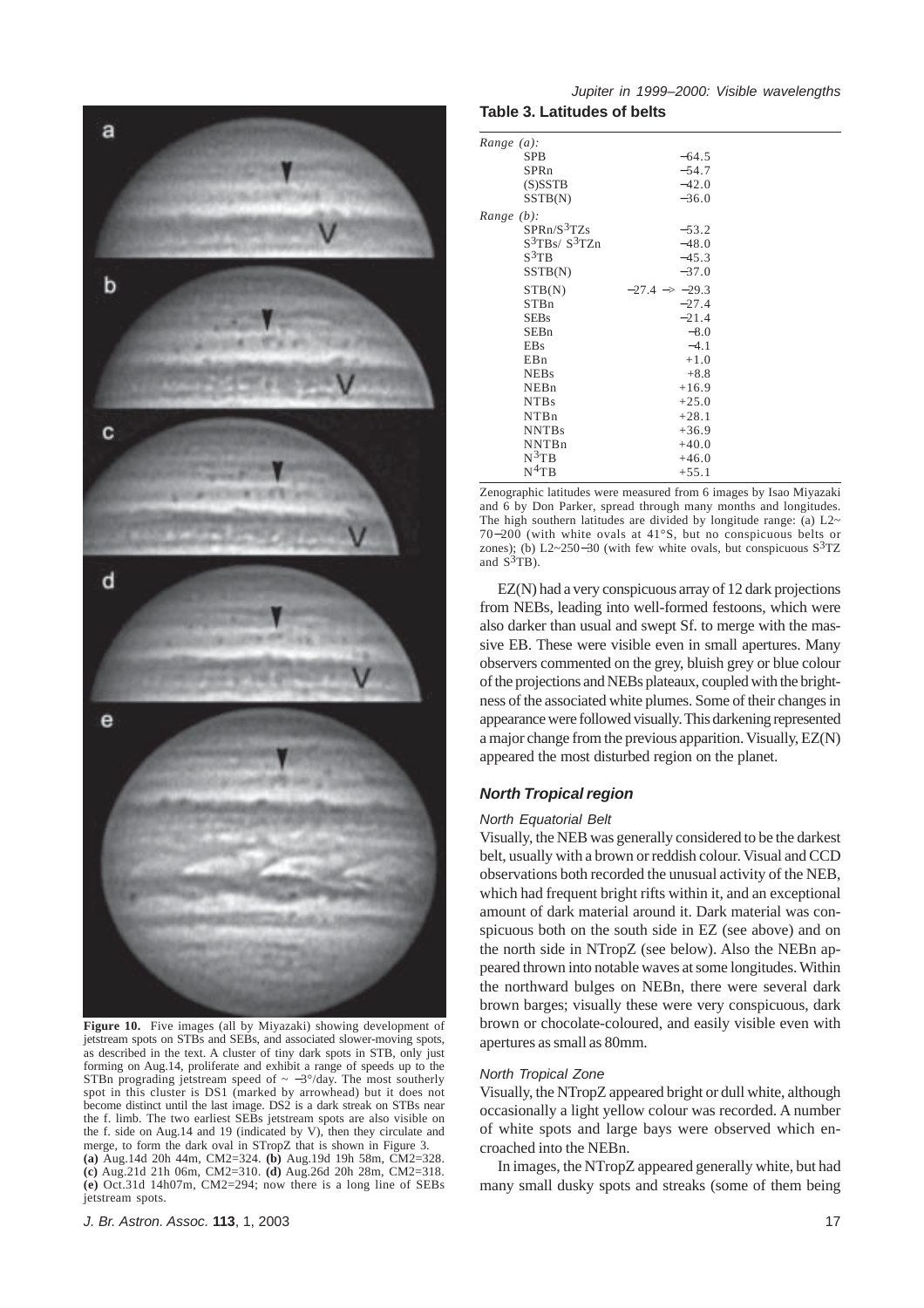# *Jupiter in 1999–2000: Visible wavelengths* **Table 4A. Longitudes & drifts, 1999/2000: southern hemisphere**

| 1999/00:          |                                                                         |            |                                |         |                        | 1998/99: |                 | $(0-0)$      |
|-------------------|-------------------------------------------------------------------------|------------|--------------------------------|---------|------------------------|----------|-----------------|--------------|
| No.               | Description                                                             | L2(O)      | DL2                            | Lat.    | Dates                  | L2(O)    | DL <sub>2</sub> | DL2          |
| SPC               |                                                                         |            |                                |         |                        |          |                 |              |
|                   | Pinkish light spot in S <sup>4</sup> TZ                                 | 101        | $-28$                          | $-60.0$ | July-Sep.              | 316      |                 | $-27 - 16.0$ |
|                   |                                                                         |            | $\rightarrow -2$               | $-58.7$ | Sep.-Oct.              |          |                 |              |
|                   |                                                                         |            | $\Rightarrow -19$              | $-59.5$ | Nov.-Jan.              |          |                 |              |
| S <sup>3</sup> TC |                                                                         |            |                                |         |                        |          |                 |              |
| I                 | Tiny w. oval                                                            | (216)      | $-35$                          | $-50.1$ | Aug.-Oct.              | 170      | $-24$           | $-23.4$      |
| 2                 | Dark streak                                                             | 135        | $-20$                          | $-46.4$ | Sep.-Oct.              | -        |                 |              |
| 3                 | Dark streak                                                             | (167)      | $-18$                          | $-46.4$ | Nov.-Dec.              | $\sim$   |                 |              |
| 4                 | Bright spot                                                             | 250        | $-29.5$                        | $-46.1$ | Aug.-Jan.              |          |                 |              |
| <b>SSTC</b>       |                                                                         |            |                                |         |                        |          |                 |              |
|                   | Anticyclonic white ovals (AWOs):                                        |            |                                | $-40.6$ |                        |          |                 |              |
| 1                 | AWO                                                                     | 351        | $-23.0$                        |         | June-Nov.              | 321      | $-27.4$         | $-24.6$      |
|                   |                                                                         |            | $\Rightarrow -26.5$            |         | Dec.-Mar.              |          |                 |              |
| 2                 | AWO                                                                     | 12         | $-29.7$                        |         | June-Nov.              | 10       | $-24.8$         | $-26.7$      |
|                   |                                                                         |            | $\rightarrow -24.8$            |         | Nov.-Apr.              |          |                 |              |
| 3                 | AWO [Slower in June-Aug.]                                               | 69         | $-28.3$                        |         | Aug.-Mar.              | 58       | $-27.0$         | $-26.0$      |
| 4                 | AWO                                                                     | 121        | $-25.0$                        |         | June-Nov.              | 113      | $-24.8$         | $-26.2$      |
|                   |                                                                         |            | $-28.8$                        |         | Nov.-Apr.              |          |                 |              |
| 5                 | AWO                                                                     | 152        | $-27.8$                        |         | July-Mar.              | 162      | (var.)          | $-26.1$      |
| 6                 |                                                                         | 166        | $-26.8$                        |         |                        |          | $185 - 24.6$    | $-28.2$      |
| 7                 | AWO [Faster, June-Aug.; slower, Mar.-Apr.]                              |            |                                |         | Aug.-Feb.              |          |                 |              |
|                   | P. end patchy dark SSTB                                                 | 190<br>248 |                                | $-37.9$ |                        |          |                 |              |
| 8                 | Tiny red-brown spot in SSTZn                                            |            | $-29.6$<br>$\rightarrow -25.4$ |         | Aug.-Sep.<br>Oct.-Nov. |          |                 |              |
| 9                 | Bright spot SSTZ                                                        | 280        | $-12.1$                        | $-38.9$ | Sep.-Oct.              |          |                 |              |
| 10                | Bright patch SSTZ                                                       | 302        | $-20.5$                        | $(-39)$ | Sep.-Oct.              |          |                 |              |
| STC               |                                                                         |            |                                |         |                        |          |                 |              |
| 1                 | AWO-BE [Slower, Jan.-Mar.]                                              | 80         | $-13.1$                        | $-32.3$ | June-Jan.              | 243      | $-11.6$         | $-12.2$      |
| $\mathbf 2$       | Cyclonic white oval                                                     | 87         | $-13.2$                        | $-30.3$ | June-Dec.              | 260      | $-9.0$          | $-12.9$      |
| 3                 | AWO-FA [Slightly faster, Feb.-Mar.,                                     | 95         | $-13.3$                        | $-33.0$ | June-Feb.              | 281      | $-13.7$         | $-13.9$      |
|                   | then merged with oval BEI                                               |            |                                |         |                        |          |                 |              |
| 4                 | Small AWO on STBs                                                       | 112        | $-13.5$                        | $-33.1$ | June-Mar.              |          |                 |              |
| 5                 | F. end dark STB                                                         | 135        | $-14.5$                        | $\sim$  | July-Jan.              | 330      | $-14.4$         | $-14.6$      |
| 6                 | Dark spot detached from Sf. end of STB                                  | 194        | $-1.6$                         | $-32.4$ | Sep.-Oct.              |          |                 |              |
| 7                 | Dark spot DS1a on STBs [Faster, Jan.-Mar.]                              | 301        | $-13.8$                        | $-30.6$ | June-Jan.              | 164      | $-15.7$         | $-16.6$      |
| 8                 | Dark spot DS1b in STB                                                   | 309        | $-14.2$                        | $-30.2$ | July-Mar.              |          |                 |              |
| 9                 | Dark streak DS2: p. end                                                 | 336        | $-15.0$                        | $-31.3$ | June-Mar. )            | 192      | $-17.0$         | $-15.4$      |
| 10                | Dark streak DS2: f. end                                                 | 355        | $-14.5$                        | $-31.3$ | June-Mar.              |          |                 |              |
| 11                | Dark spot DS3 on STZB                                                   | 15         | $-13.7$                        | $-33.1$ | June-Feb.              | (213)    | $-17.0$         | $-14.8$      |
|                   |                                                                         |            |                                |         |                        |          |                 |              |
| STropC            |                                                                         |            |                                |         |                        | 67       | $+0.4$          | $+0.3$       |
| Ŀ                 | GRS [17 deg. long]                                                      | 71         | $+0.8$                         | $-22.6$ | June-Mar.              |          |                 |              |
| 2                 | Dark spot in STropZ [formed by merger of<br>2 SEBs jet spots; see text] | 356        | $-6.0$<br>$-5 + 9.0$           | $-23.5$ | Sep.-Oct.<br>Oct.-Dec. |          |                 |              |
| 3                 | Dark red-brown streak ('barge') in SEB:                                 |            |                                |         |                        |          |                 |              |
|                   | p. end                                                                  | (112)      | $-10$                          | $-16.4$ | June-Sep.)             | X(151)   | $^{+7}$         | $-2.2$       |
| 4                 | ditto: f. end                                                           | (131)      | $-7$                           | $-16.4$ | June-Sep. J            |          |                 |              |

Notes to Table 4A:

Columns are as follows. Number; Description; L2(O), System II longitude at opposition on 1999 Oct.23 (for System III, subtract 137.0 degrees); DL2, System II drift in degrees per 30 days (for DL3, add +8.0 deg/month); Zenographic latitude; Dates of observation

or drift measurement. All drifts were derived from a large number of images.

AWO, anticyclonic white oval. \*Spots with anomalous drifts not included in mean in Table 4B.

The last 3 columns give data from 1998/99 apparition, followed by DL2(O-O), the average drift rate between oppositions.

wisps of a N. Tropical band at ~20°N). It appeared as though dusky material was flowing off the NEBn and getting caught in small local circulations. A 'Little Brown Spot' was the most conspicuous example (see below), but there were similar dusky patches Np. other barges. After the new year, the dusky material largely faded away, though the NEBn barges and Little Brown Spot remained.

However this activity was to resume in the next appari-

tion and was found to comprise a long-drawn-out NEB expansion event. Such events had occurred in 1993 and 1996, and the 1999/2000 event fitted into a three-year cycle that had also prevailed in earlier historical eras.<sup>5</sup> However, the NEB broadening events in 1993 and 1996 had proceeded briskly starting from a single focus. In contrast the 1999/ 2000 NEB broadening event developed very slowly and irregularly from summer 1999 to late 2000, with no evident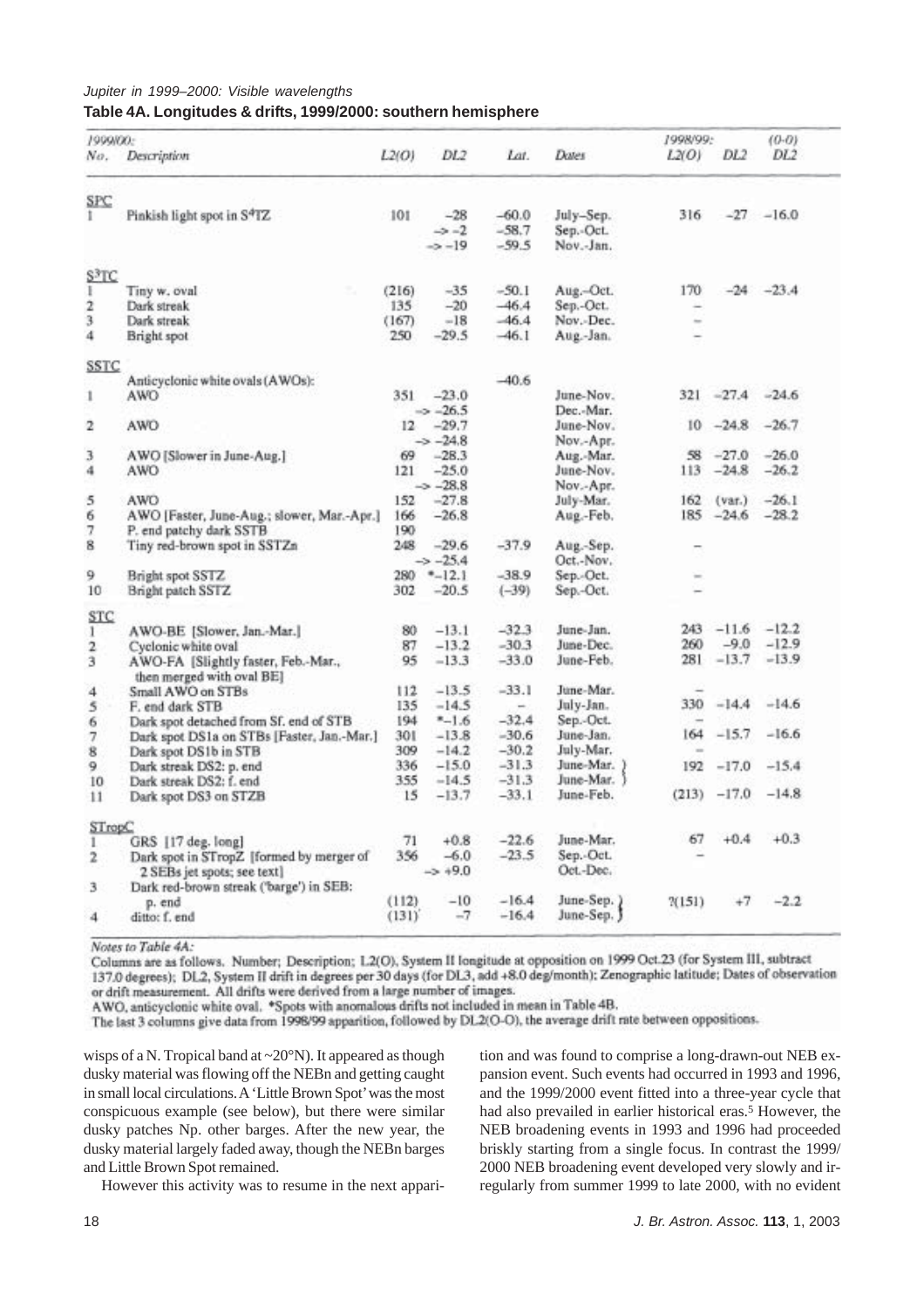

**Figure 11.** Three drawings showing the region p. the GRS, and features of the South Equatorial Disturbance. **A.** *(left).* 1999 Oct. 20d 12h 21m, CM1=201.7, CM2=14.8. (Adachi). Shows the disturbed SEBn/EZ(S) approaching the CM. **B.** *(centre)*. 2000 January 6d 17h 45m, CM1=116.4, CM2=53.0.

pattern. Thus the common cycle of NEB activity can be implemented via different dynamical pathways.

# *North Temperate region to North Polar region*

Visually, the NTB appeared almost as dark as the NEB. Some dark NTBs jetstream spots and some darker segments of NTB were occasionally recorded. The NTZ appeared quite broad and light and featureless. In October, McKim noted that this and the NTropZ appeared almost as bright as the EZ. The NNTB appeared dark visually, and under good seeing some darker sections were seen.

In images, the NTB was a massive very dark belt. The NTZ was clear and white. There were only tenuous fragments of NNTB, and general shading further north.

The NPR generally appeared grey and featureless to visual observers. However in good seeing, one or two vague belts, lighter zones and vague light and dark spots were recorded both visually and in images.

(McKim). Shows the GRS with a pale northern half and the dark SEB(S) p. Note the white spot in the EZ(S) on the CM. **C.** *(right).* 2000 March 4d 19h 40m, CM1=332.4, CM2=185.7. (Bullen). Shows the disturbed SEBn/EZ(S) near the f. limb, and the Little Brown Spot in NTropZ near CM.

# **Local features and drifts**

# *South Polar region*

For the fourth consecutive apparition, a slightly reddish light oval was tracked along the edge of the South Polar Belt at ~60°S, with its speed (DL2) varying between −28 and −2°/mth (Table 4A, SPC no.1). The latitude (measured with standard deviation of  $0^{\circ}$ .3 to  $0^{\circ}$ .6) varied along with the speed, possibly a significant correlation. This may well be the same spot that has shown this behaviour since 1996. It is probably similar to the 'Grand Spiral' imaged at 60°S by *Voyager* [p.82 of ref.5].

An even smaller light oval at 50°S, with an even more remarkable rapid drift, has probably been tracked since 1998 (Table  $4A$ ,  $S<sup>3</sup>TC$  no.1).

# *South South Temperate region*

In the S.S. Temperate domain, there were still six anticyclonic white ovals at 41°S, all tracked since 1998 and most since several years earlier (Table 4A, SSTC nos.1−6). They have a

> tendency to repel each other when they approach (as the homologous S. Temperate ovals did in earlier decades), and the associated changes in drift can be quite sudden. They have gradually converged so that they now occupy only 175° of longitude. Mostly they lay on the north side of a dark (S)SSTB, but belts and zones were not conspicuous in this sector.

> On the other side of the S.S. Temperate region, a brightening SSTZ consisted of a series of diffuse white ovals (e.g. SSTC no.9 and 10; probably cyclonic). These white ovals were inconstant, and had slower drifts than normal SSTC.

#### *South Temperate region*

#### *The white ovals on STB*

The most memorable event of the apparition was the merger of the two remaining

**Table 4B. Average drifts of currents, 1999/2000, southern hemisphere**

| Current           | Type of spots                                                | N  | DL2: Mean (Range)        | Latitudes                |
|-------------------|--------------------------------------------------------------|----|--------------------------|--------------------------|
| <b>SPC</b>        | Pinkish light spot in S <sup>4</sup> TZ                      |    | $-17.7$                  | 59-60'S                  |
| S <sup>3</sup> TC | Misc. spots                                                  | a  | $-25.4(-18 to -35)$      | 46-50'S                  |
| <b>SSTC</b>       | AWOs and other spots                                         | 9  | $-26.4(-20.5$ to $-30$ ) | 38.41'S                  |
|                   | SSTBn jet Tiny dark spot                                     |    | $-85$                    | (36°S)                   |
| <b>STC</b>        | AWOs and other spots                                         | 10 | $-13.9(-13 to -14.5)$    | 30-33'S                  |
| STBn jet          | Tiny dark spots                                              | и  | $-77(-60 to -113)$       | 27 <sup>°</sup> S        |
| SEBs jet          | Small dark spots                                             | 27 | $+95 (+79 to +106)$      | $21^{\circ}S$            |
|                   | (plus others in range between SEBs jet and STropC; see text) |    |                          |                          |
| STropC            | Misc. spots                                                  | з  | $-2.0(-10 to +9)$        | $16 - 24$ <sup>*</sup> S |
|                   | (Mid-SEB) White spots in SEB f. GRS                          | >6 | $-54(-4310-74)$          | $10-16$ <sup>'</sup> S   |
|                   | (Mid-SEB) Tiny light spots elsewhere                         | 21 | $-80(-68$ to $-90$ )     | $10-16$ S                |
|                   |                                                              |    |                          |                          |

Notes to Table 4B:

This table gives the mean speed and range of each current, some of which are not itemised individually in Table 4A. N, number of spots included (some with multiple drifts). Latitude ranges (zenographic) are from Table 4A, plus the following:

STBn jetstream spots 1 and 2, 27.0 (±0.8) deg.S;

SEBs jetstream spots, 20.7 (±0.5) deg.S.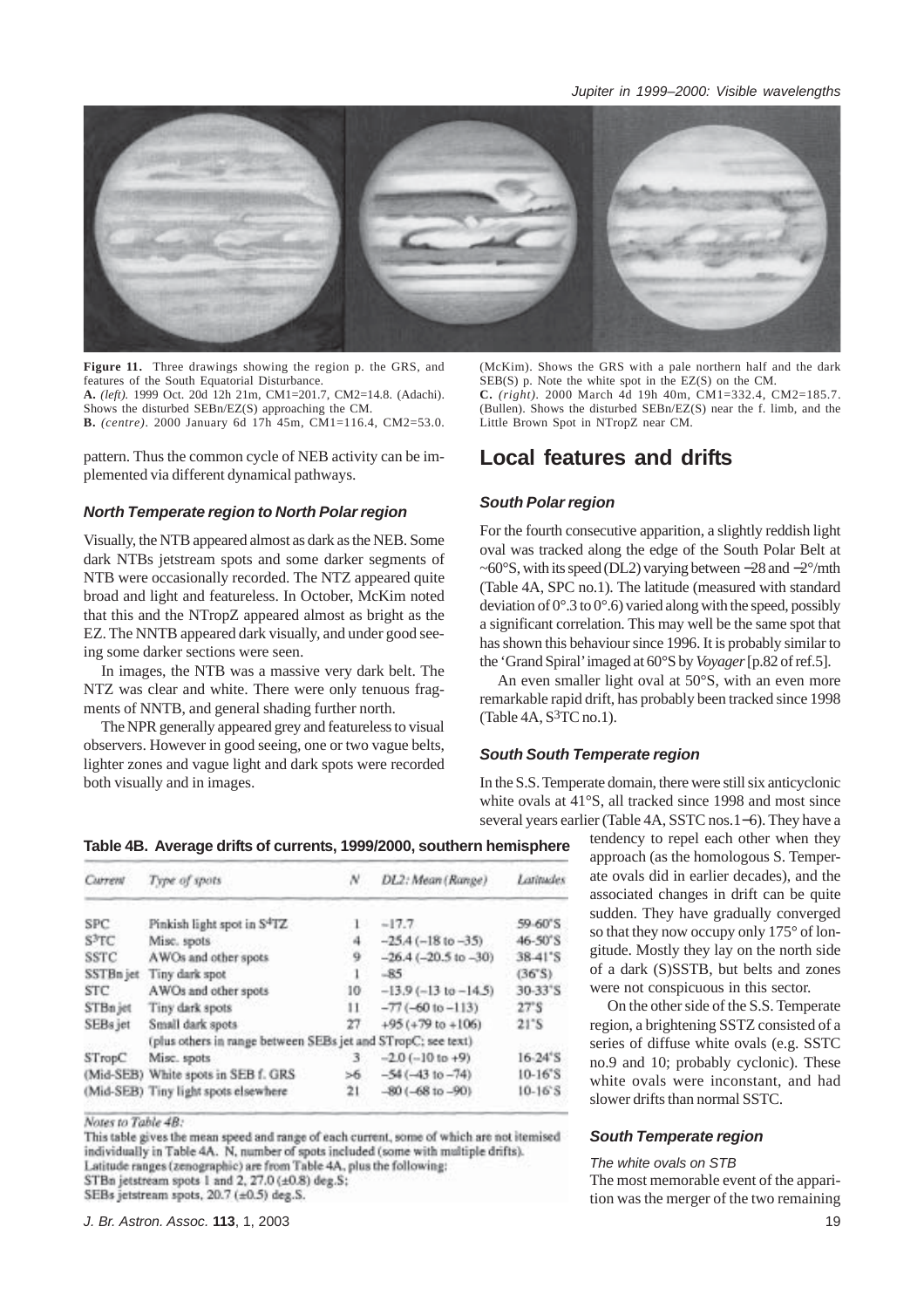

**Figure 12.** Close-up view of STZ Dark Spot 3 from *Galileo* at the C22 encounter, 1999 Aug. 13. South is up, as in all Figures. The spot (left) appears as an irregular oval with anticyclonic circulation, and a turbulent wake on its f. side (right).

white ovals. Three such ovals had been familiar features of the planet since around 1940, and were the longest-lived features apart from the GRS, but they had been gradually shrinking over the years. Ovals BC and DE apparently merged during solar conjunction in 1998.1,9,10 The resulting oval 'BE' had been converging on the remaining oval FA and their merger was eagerly awaited, but their separation fluctuated during 1999, and it was feared that they would not interact before solar conjunction.

Through most of the apparition, BE and FA were 15° apart, separated by a small bright cyclonic white oval (Figures 2–5, 9, 12). Oval BE had a complex internal structure, which began with a white gap in its northern rim on July 1, and white and grey material seem to have been drawn into the oval from this point, as pointed out by Miyazaki in his images on July 3 and 8. Thereafter, oval BE often appeared to consist of three light spots (N, Sp., and Sf.), although ground-based images were not sufficient to resolve the structure clearly. In August the Sf. spot was brightest and was the only part bright in methane images (Aug.6), but later the methanebright spot coincided with the centre of the visible oval.

The measured latitudes for ovals BE and FA shifted northwards between summer and autumn, without evident cause. The measured latitude of oval BE was 32.6 (±0.4)°S in July– Aug., 32.0 (±0.4)°S in Oct.−Nov. For oval FA it was 33.3 (±0.4)°S in July−Aug., 32.6 (±0.5)°S in Oct.−Nov.

From December onwards, the ovals were passing the GRS. At this time, BE and FA were still 15°.5 apart, and neither changed speed when passing the GRS (Figure 4B). They did change in appearance: ovals BE and FA, and a third smaller anticyclonic white oval f. them (STC no.4 in Table 4A), were each transiently obscured in turn as they passed the p. end of the GRS (Figures 3D, 4, 6, 7). Oval BE was very inconspicuous on Dec.5, but then in mid-December it brightened and changed shape, and the cyclonic oval between BE and FA (STC no.2) apparently moved south or disappeared. Oval BE remained still large and internally complex. Then at the new year, oval FA became small and faint and reddish. On 2000 Jan.1−8, it was quite inconspicuous, especially in blue light, but it recovered thereafter. Finally the small, third white oval became obscure during Jan.22−30 in turn, but it too recovered thereafter.

We had anticipated that the passage of ovals BE and FA past the GRS might destabilise them sufficiently to trigger their long-awaited merger, and the likelihood of this seemed to rise with the disappearance of the cyclonic white oval between them. Indeed this marked the beginning of their final rapid convergence which led to their eventual merger (Figure 4B). Oval BE decelerated in early Jan., and oval FA accelerated in Feb., so they converged until they interacted in late March.

The ovals finally collided and merged during just one week, 2000 March 18−24.2,11 CCD images showed them in contact but still undisturbed on March 15, but oval BE was missing or disrupted on March 19 and 20, and by March 24 there was just a single irregular white complex. At the same time the interaction was monitored in infrared wavebands by professional observers. Developments differed in the visible, near-infrared, and methane-absorption wavebands, probably representing different currents at different altitudes as the two ovals were caught in a mutual vortex; however, it seems likely that they merged. In any case, the single oval that emerged (at all wavelengths) was closer to the track of BE than FA. On March 29 it was at  $L2 = 17$ , and the mean motion was  $\sim -13^{\circ}/$ month. The details of the merger, from professional as well as amateur images, have already been published.2,11

#### *The three dark spots on STBs*

The other interesting sector of the S. Temperate region contained a remarkable collection of small dark spots in various latitudes (Figures 1, 4, 10). Three (DS1, DS2, DS3; STC nos.7− 11 in Table 4A) had existed in 1998 and were still present, although this did not become clear for several months because of a proliferation of other tiny spots. They had passed the GRS during solar conjunction.

DS1 in 1998 had been a small, intensely dark, cyclonic spot on STBs,<sup>1,12</sup> and in 1999 spot DS1a was obviously the same spot, although not quite so dark. However it had shifted 10−15° p. its previous track during solar conjunction, and its drift oscillated during 1999/2000. DS1b was a tiny dark grey spot which appeared on the previous track of DS1, but it was further north, within the STB, at the p. edge of a small gap. Alongside DS1a and DS1b to the north, tiny dark spots were appearing both in the STB (motion uncertain, perhaps transient) and on the STBn (moving with the prograding jetstream; see below) (Figures 4, 10). There was no visible source for them.

DS2 was still a spotty dark streak on STBs, as in 1998 (Figures 4, 10).

DS3 was still a more southerly dark spot, in the anticyclonic latitudes of the STZ. After passing the GRS at the start of the apparition in July, without change in speed, DS3 was very dark, and from September onwards was either double or bright-cored (Figures 2A, 3, 4A). It was observed by *Galileo* at the C22 encounter (Figure 12).

The three dark spots were still distinct and characteristic in Miyazaki's images in Dec. (Figure 4A). A particularly good image on 2000 Jan.9 showed DS1 reddish, DS2 grey, and DS3 a ring. Images on Feb. 5 still showed DS1, but DS2 had broken up and faded considerably.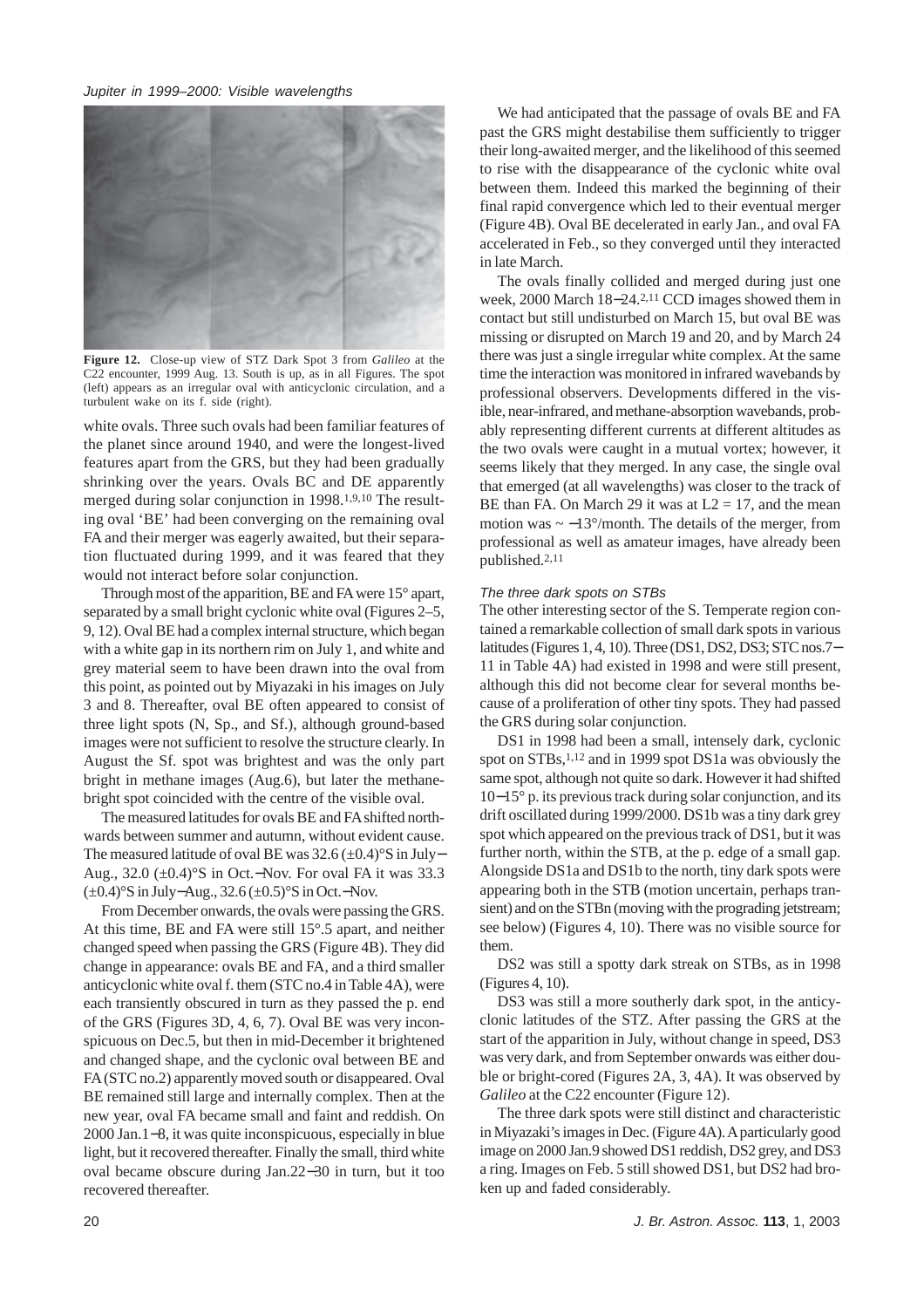# *South Tropical region*

There were new outbreaks of activity on both the STBn and the SEBs jetstreams, consisting as usual of small dark spots, over a wide range of longitudes. There were also two slowmoving dark spots in mid-STropZ ( $L2 \sim 130$  and 360 in Sep.), which were originally retrograding.

# *STBn jetstream outbreak*

The STBn jetstream outbreak was the first since 1994. The tiny prograding dark spots were all arising near DS1/DS2 (see above & Figure 10). They were not yet present on July 14. The first pair of spots appeared about Aug.8, very small and inconspicuous. Miyazaki's images on Aug.14−26 (Figure 10) showed tiny dark spots prograding on SSTBn (one,  $DL2 = -85^{\circ}/m$ th), STBn (the first two in the outbreak,  $DL2 =$  $-110$  and  $-88$ ), and mid-STB f. them (at least three, DL2 =  $-$ 60 to −64). Although the first two on STBn were separating, they then converged again and probably merged. The resulting larger reddish spot decelerated progressively to  $DL2 \sim -62$  as it approached the GRS. Meanwhile a third spot apparently moved N to STBn and accelerated from − 60 to −113, before gradually decelerating again. This one caught up its merged predecessors just as they reached the f. end of the GRS, where they all merged into a complex with SEBs jetstream spots as well in early November [see below; & Figure 3 in Ref.2]. These were the only spots to travel a long way along the STBn. Later ones, also arising near DS1, travelled less than 90° in longitude before disappearing. They had speeds between −65 and −78, and were still seen as late as January. Thus the STBn jetstream spots' speeds ranged from −60 to −113°/month, with a nominal mean of −77 (Table 4B).

### *STropZ, with SEBs jetstream outbreak*

The SEBs jetstream outbreak had begun earlier. Dark spots looking like jetstream spots on SEBs/STropZ were visible in the first images of the apparition, from 1999 June 12 onwards, and were tracked from July onwards.

(In the following account, in contrast to other latitudes, we refer to the magnitude of retrograding speeds, i.e. 'faster' speeds correspond to slower rotation periods.)

The first spot tracked had a drift (DL2) of only +55°/mth, but the second had  $DL2 = +85$ , which was typical of the subsequent spots. These two conspicuous spots converged and in August they merged with each other and with a smaller spot just f. (Figure 10). As they did so, they drifted south into the STropZ and decelerated, while approaching the GRS. The merging spot reached its highest longitude,  $L2 = 3$ , on Aug.27−Sep.3, and its highest latitude, 23.6°S, around Sep.5. On Sep.5 it was a conspicuous dark oval in mid-STropZ (STropC no.2 in Table 4A; Figure 3A). Thereafter it was almost stationary in longitude (drifting back to  $L2 = 357$  by Oct., then up to  $L2 = 8$  by Jan) and in latitude (23.6°S). It changed little, gradually fading, until early Jan. (Figures 3C, D). After that, it was not clearly tracked, but it may have persisted faintly and played a supporting role in the interaction of ovals BE and FA in March.2

Around 2000 March 20 a dark column appeared across the STropZ at  $L2 = 22$  alongside the interacting ovals, apparently derived from another retrograding SEBs jetstream spot which halted at this point; it may have been caught up in the anticyclonic circulation of the earlier spot. SEBs jetstream spots were behaving in exactly the same way p. the GRS during the *Voyager* mission (pp.211−212 of Ref.5).

A second near-stationary dark spot in STropZ also arose as an SEBs jetstream spot which decelerated in 1999 August. Unusually it was just f. the GRS, with speed declining from  $DL2 = +42$  to  $\sim 0$  at  $L2 = 132$ , but then it disappeared in early September.

Subsequent jetstream spots behaved more typically. At least 21 more spots were tracked, with speeds varying from +73 to +106. Some spots' speeds varied, but a fairly consistent average of +95 was maintained (Table 4B).

However most spots decelerated gradually around  $L2 \sim 0$ (where they passed the slow-moving dark spot no.2 in STropZ, described above), and especially as they neared the RSH. Moreover, at least four pairs merged as they neared the RSH. In contrast some spots proceeded steadily up to the RSH, and some were followed into and around the RSH (including two illustrated in Figure 3 of Ref.2).

The SEBs jetstream spots were present all around the SEBs, typically becoming recognisable at L2 ~ 130−160 (f. the post-GRS turbulent region). They became more numerous and conspicuous from late August onwards. This coincided with the increase in mid-SEB activity f. the GRS (see below). Some bright white spots nestled in the bays between the dark jetstream spots, probably moving with them. Late in the apparition, fewer spots were tracked, but many small crowded ones were recorded in hi-res images, so the activity was continuing at least until late March.

# *Great Red Spot*

The GRS was typical in appearance, with only a little reddish colour. In July, red material was confined to a rather small patch in the centre, and there were unusual bluish streak(s) in the outer part, as in 1997 after the white oval merger. In August, the GRS was completely detached from the SEB, presenting an undisturbed oval, with a rim that was increasingly dark grey. But thereafter it became frequently distorted as SEBs jetstream spots impinged on it (see above) and circulated around it or within it, as in the *Voyager* movies. An example was observed over the new year (Figure 7).

Images on Feb. 6 and 10 showed a new South Tropical band beginning to emerge from the p. end of the GRS; but it disappeared soon after.

The longitude of the GRS was increasing at  $DL2 = +1$ °/ mth, unusually so in the absence of any visible perturbation. Its length was 17°.

# *Mid-SEB rifts*

The region of mid-SEB turbulence f. the GRS persisted as usual. The *Galileo Orbiter* obtained detailed images of this turbulent region on 1999 May 4, including two of the bright white spots which were shown to be thunderstorms with lightning.2,13

An extension of activity occurred when a bright new white rift appeared between Aug.22 and 25 (Figures 5, 9). (It was at  $L2 = 120$  on Aug. 26, prograding). It was just f, the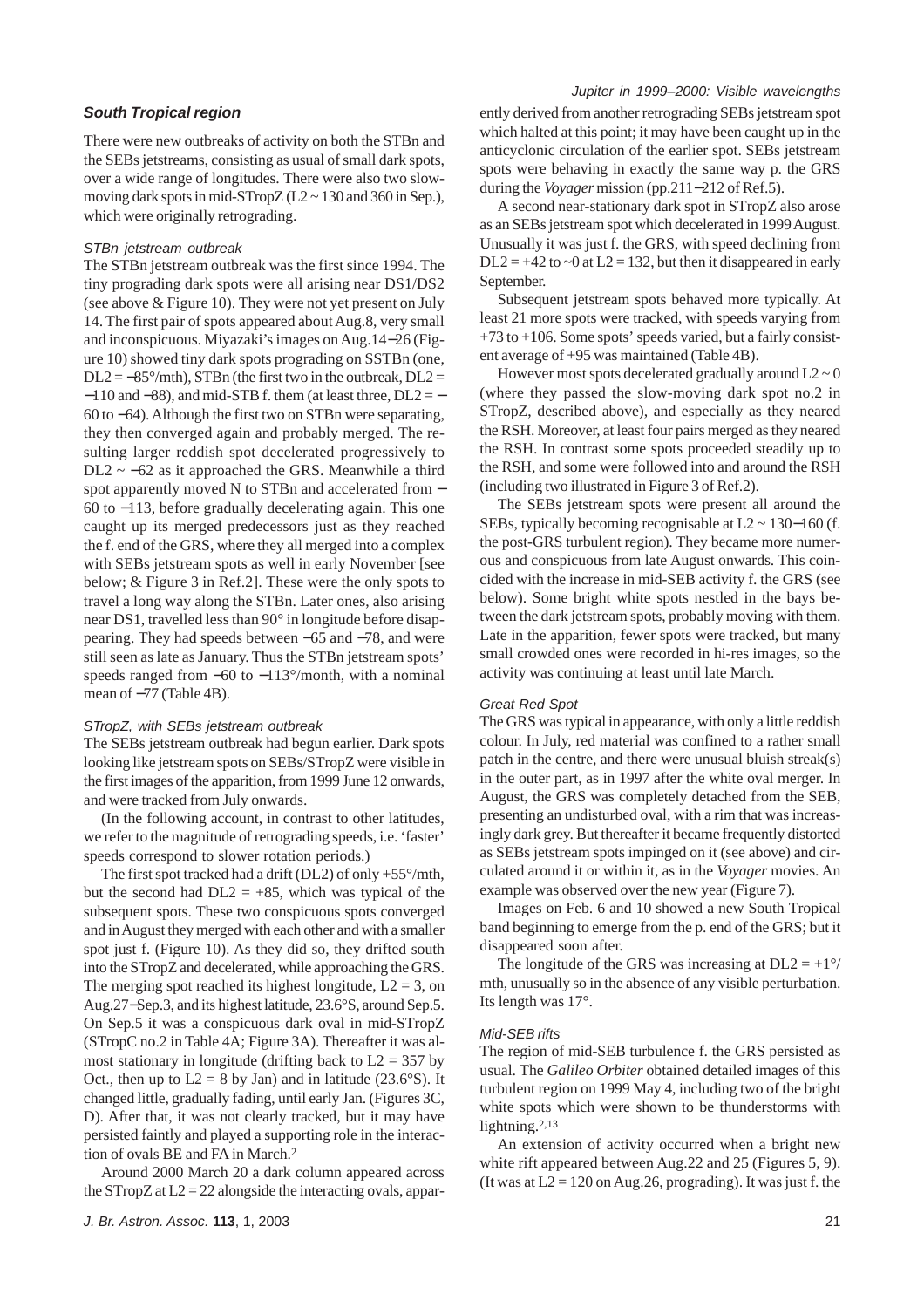| Table 5. Drifts in the South Equatorial Disturbance (South Equatorial Current) |  |  |  |
|--------------------------------------------------------------------------------|--|--|--|
|--------------------------------------------------------------------------------|--|--|--|

|       |                                                                                                                                               | $A -$                | Individual drifts       |                                                                                                                                          | <b>Mean drifts</b><br>В. |                  |                 |
|-------|-----------------------------------------------------------------------------------------------------------------------------------------------|----------------------|-------------------------|------------------------------------------------------------------------------------------------------------------------------------------|--------------------------|------------------|-----------------|
| Group | Type of spots                                                                                                                                 | LI(O)                | DLI                     | (Dates)                                                                                                                                  | DLI: Mean or range       |                  | Lat.            |
| T     | Main complex and f. edge: @<br>Overall f. edge of disturbance:<br>Main rift (gap in SEBn):<br>Dark bluish patch at f. edge (with break in EB) | 213<br>210<br>$\sim$ |                         | +33 to +50 (Aug.-Mar.) ) (Overall)<br>+22 to +50 (Aug.-Mar.) $\chi$ (Short intervals) +15 to +22<br>+28 to +50 (Nov.-Apr.) ) (Feb.-Mar.) |                          | $+33$<br>$+50$   | $(5-8°S)$       |
| П     | Dark blue streak complexes:<br>DS1 (secondary disturbance & transient rift)<br>DS2c: P. end<br>DS2c: F. end                                   | 170<br>$\frac{1}{2}$ | $+12$<br>$+20$<br>$+19$ | (Oct.-Dec.)<br>(Dec.-Feb.)<br>(Dec.-Feb.)                                                                                                |                          | $+1210 + 20$     | $6.4^{\circ}$ S |
| Ш     | Dark blue streaks or patches in EZ(S)<br>developing p. main complex:<br>DS2a (with break in EB)<br>DS4<br>DS5                                 | 200                  | $+5$<br>$+2$            | (Oct.-Nov.)<br>(Feb.)<br>(Mar.)                                                                                                          |                          | $-4 to +5$       | $6.1^{\circ}$ S |
| IV.   | Dark spots (DS2b, DS3), and bright spots emerging Np. mouth of main rift                                                                      |                      |                         |                                                                                                                                          |                          | $0 to -30$       | $6.6's$ †       |
| v     | Tiny dark and bright spots on SEBn (p. stormy sector)                                                                                         |                      |                         |                                                                                                                                          |                          | $-35$ to $-53$ . | $7.1*$ S†       |
| VI    | Max. speed of jetstream (from Voyager)                                                                                                        |                      |                         |                                                                                                                                          |                          | $-45 to -114$    | $7^{\circ}$ S   |

Notes to Table 5:

@Drifts in main complex and f. edge were as follows:

Overall f. edge of disturbance: LI(O) = 213; DL1 = +33 (Aug.-Feb.), +50 (Feb.-Mar.)

Main rift (gap in SEBn):  $L1(O) = 210$  (f. edge, 213);  $DL1 = +33$  (Aug.-Oct.) to +22 (Nov.-Jan.) to +50 (Feb.-Mar.).<br>Dark bluish patch at f. edge (with break in EB):  $DL1 = +28$  (Nov.-Dec.) to +50 (Feb.-Mar.) to +39 (Apr.).

Because many of these spots were short-lived or rapidly varying, most of the speeds are imprecise. They are quoted in degrees per month here, but in degrees per day in the text. \*Latitudes are for dark spots/streaks only.

post-GRS disturbed region, so was merely an extension of it, not a separate mid-SEB outbreak. It appeared very near the p. end of one of the dark reddish-brown streaks (STropC nos.3−4 in Table 4A; Figure 1). These are 'mini-barges' at ~17°S, and *Voyager 2* observed a mid-SEB outbreak beginning precisely in the centre of one such streak [pp.186−7 of Ref.5]. A second white spot appeared in the same place on Aug.28 (Figure 9).

The region of mid-SEB turbulence f. the GRS showed only low-level activity after November, with typically only one white spot there at any time (e.g. Figure 7).

The PC-JUPOS chart of the SEB latitudes in 1999 shows the typical drift of −54 to −80°/month in System II, not only f. the GRS but all around the belt, thanks to tracking of very small and faint spots. These may have been residual turbulence from the 1998 mid-SEB outbreak. The mid-SEB seemed much quieter after the start of 2000.

# *Equatorial region (south): The South Equatorial Disturbance*

One of the most remarkable developments in the apparition was a disturbance in EZ(S)/SEBn, which began from a minor notch in SEBn, and gradually grew to become a spectacular bright-and-dark complex extending from SEBn across the equator with a 'stormy' EZ(S) extending a long way p. it. We call it the South Equatorial Disturbance (SED). The source was a feature at the f. end, which we call the SED main complex, that included an oblique rift in SEBn. This was similar to the long-lived white spot or rift that existed from 1976−1989, and another from 1879−1885 (see Discussion below). However it differed from these wellknown features in moving more slowly at its inception, and in generating ever-increasing dark disturbance around and p. it. Because it was so impressive, well-observed, and potentially important for understanding jovian dynamics, we give a full account of it here, including Figures 8, 13, 14 and Figure 6 and Table 5. It continued as a major feature in the next apparition (2000/01), when it was also spectacular at near-infrared wavelengths, and was imaged by the *Cassini* spacecraft.14 The second half of this account will therefore appear in the next apparition report.

The disturbance was discovered on 1999 Nov.28 when Tom Dobbins reported that the SEB for ~40° f. the GRS was abnormally light visually. On inspecting images, it became evident that this 'fading' was due to disturbance approaching the GRS along the SEBn/EZs, including two rifts in SEBn which could be tracked back at least to Nov.18. The f. one of these, the main complex, could be tracked back further with  $DL1 \sim +0.7^{\circ}/day$ , and it persisted as the major feature of the disturbance.

In the text of this report, longitudes and speeds are relative to System I; 'faster' and 'slower' refer to rotation periods. Speeds are quoted in degrees per day because most features were short-lived or variable, so monthly speeds (as given in Table 5) are inevitably imprecise.

We define the longitude of the main complex as the L1 of the f. end of the bright indentation/rift in SEBn, or the p. end of the dark patch/streak at that point.

This feature was first recorded on 1999 July 23, as a pair of tiny rifts in SEBn, with no major disturbance evident. It progressively grew throughout the apparition. The disturbance was not visibly induced by any other features, although at least some of its features would later be induced or intensi-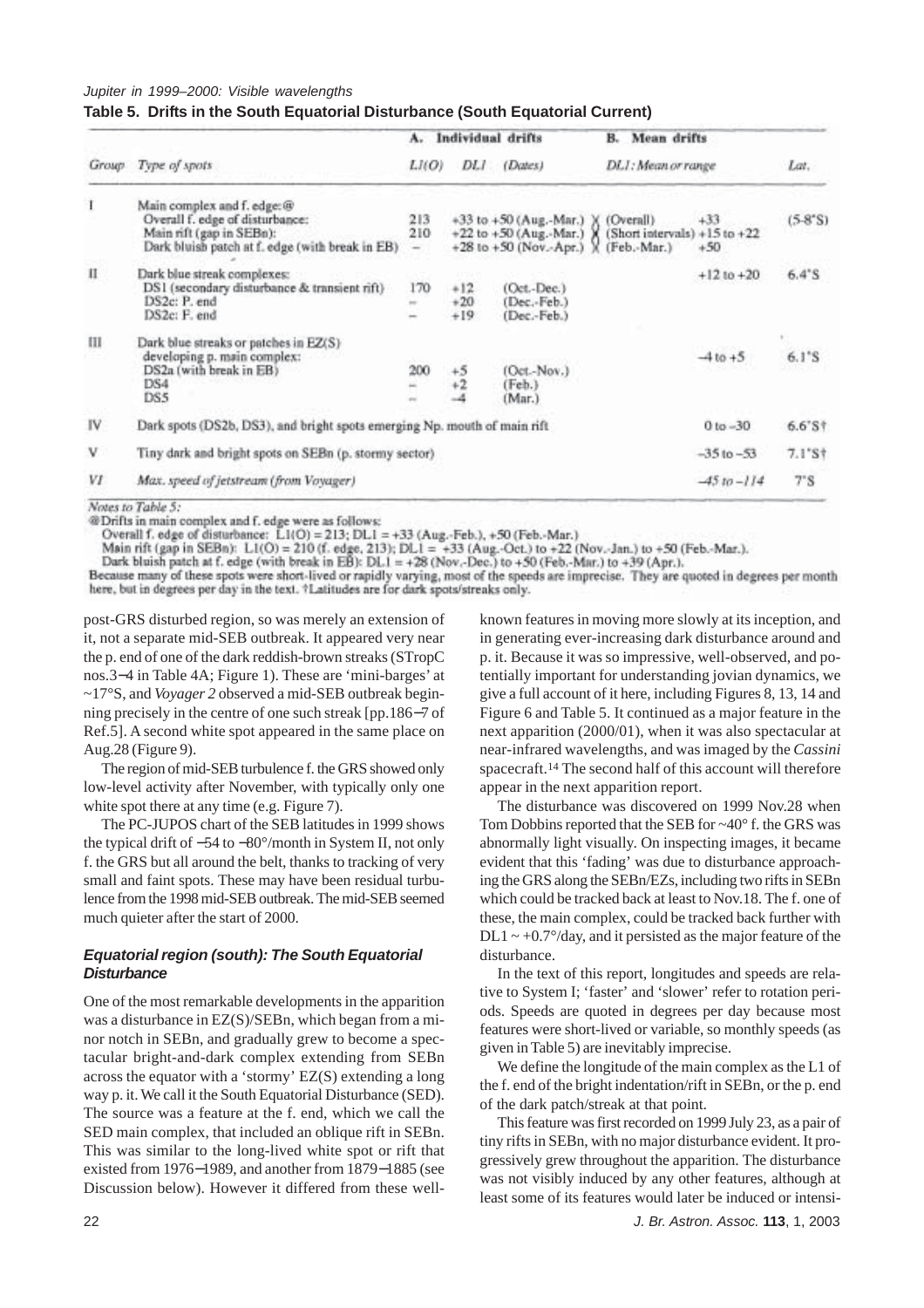

**Figure 13.** Strip-maps showing the development of the South Equatorial Disturbance during the apparition. Images by the named observers (Cidadao, Miyazaki, Parker, Peach) were projected into stripmaps by Mettig. Arrowheads indicate the main rift. (For more views of conjunctions with the GRS, see Figures 1, 6, 14.)



**Figure 14.** Two images showing the SED main complex passing the GRS again in 2000 March, when it was at its most spectacular. **(a)** March 25d 19h 24m, CM1=33, CM2=86 (Cidadao; red light). **(b)** March 29d 02h 14m, CM1=36, CM2=64 (D. Moore). Note the very bright spot marking the main rift (on CM), and the very dark (blue) patch f. it, with EB deflected around it.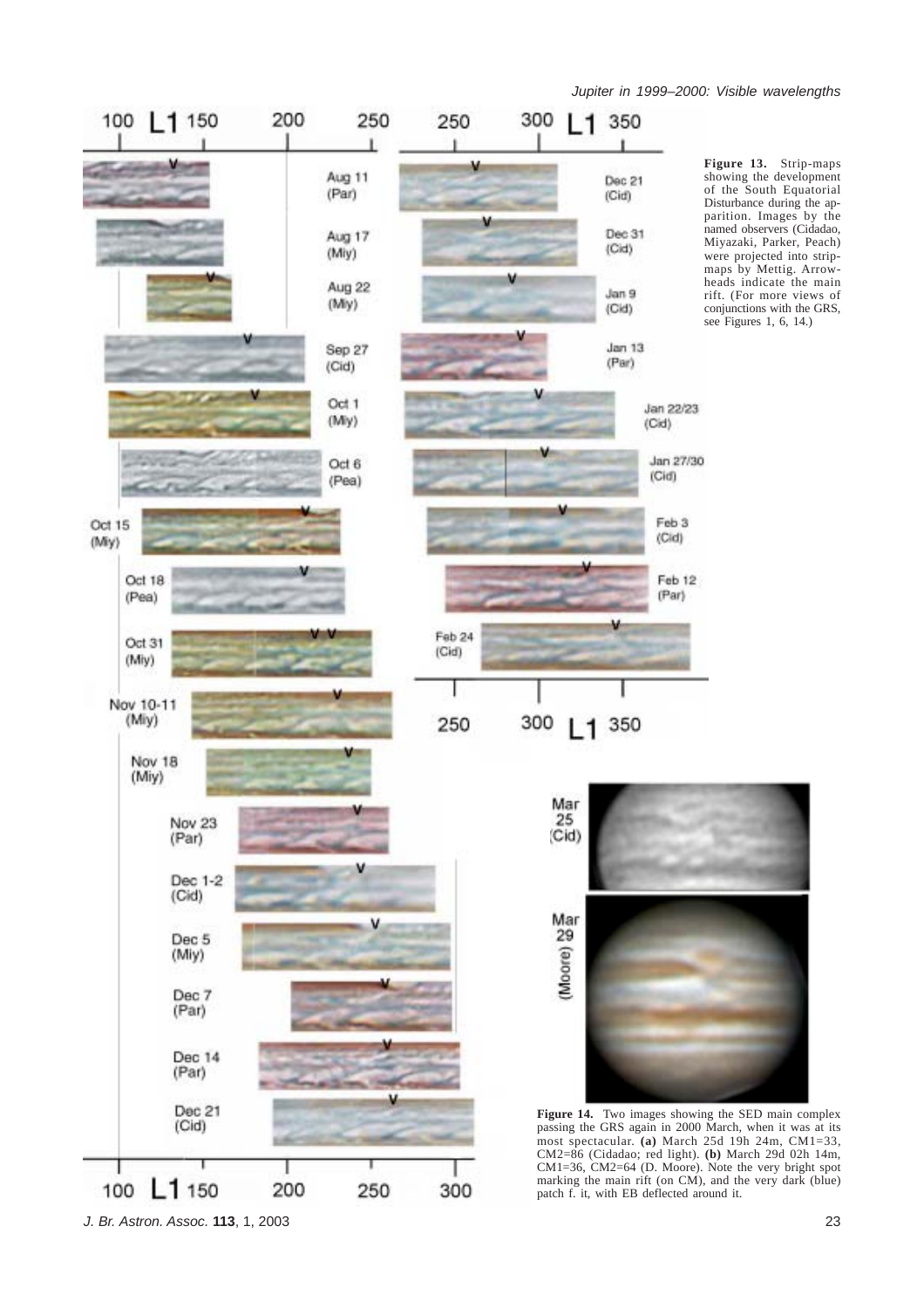fied when it passed the GRS region. Initially the main complex was inconspicuous and variable, but its presence was evident from the increasing amount of small-scale disturbance in the EZ(S) p. it (Figures 8, 13). The chart shows that this source of disturbance moved with  $DL1 = +1.1^{\circ}/day$  from Aug. to Feb. Meanwhile the disturbance spreading p. from it had created an extensive 'stormy sector' of EZ(S)/SEBn.

The main bright rift acquired a dark bluish feature on its Nf. side in October, which appeared to displace or obscure the dark EB around it. The bright rift and the dark streak or patch were both minor at that time, but became progressively bigger and more intense, right up to the last observations in 2000 April, when the rift was very bright and the dark patch was very dark and large.

The drift of the main complex was not always continuous. On at least four occasions the main rift showed less retrograding motion, then a new main rift suddenly appeared about 10° f. it. Another phenomenon seen several times was white material streaming Np. in EZ(S) from the mouth of the rift or nearby.

Every 7−8 weeks, the main complex passed the GRS, and then it became most conspicuous. The main complex passed the GRS on 1999 Aug.18, Oct.15, Dec.5, and 2000 Jan.28 and March 28. The passages in 1999 Dec. and 2000 March in particular produced a brilliant white streak preceded by intensified dark blue patches (Figures 6, 13, 14).

A wide range of drift rates (Table 5) revealed that the SED was a great solitary wave retrograding in the SEBn jetstream, giving rise to complex disturbances propagating towards the maximum jetstream speed. In order of increasing speed, these were as follows:

- I. The main complex of rift and dark patch, marking the source and f. end of the disturbance, moved at DL1  $\approx$  +0.5 to  $+1^{\circ}$ .6/day, and occasionally it would 'jump' 10° f.
- II,III. Dark blue patches were created p. the main complex on passing the GRS, with DL1  $\approx$  +0.7 to −1°.0/day
- IV. Bright material emerged from or near the mouth of the rift into EZ(S) with DL1 ≈ ~0 to  $-1^{\circ}/day$ , as if accelerating towards the speed of the jetstream.
- V. Tiny spots p. the stormy sector p. it moved at  $DL1 \approx -1.2$ to −1°.8/day, i.e. approaching the material speed of the jetstream:
- VI. The SEBn jetstream as measured by spacecraft:  $DL1 = -$ 3.1 to −3°.8/day.

# *A detailed chronicle of the South Equatorial Disturbance*

*The main complex at the f. end of the disturbance*

The first record of the main complex was on Miyazaki's image on 1999 July 23, as a pair of tiny rifts in SEBn. On Aug.6 there was a single rift with bright spot and dark patch at its mouth in EZ(S) − already the classic structure of the main complex, although small. In Aug. and Sep. it remained minor, sometimes showing the classic rift structure, but sometimes being almost imperceptible. On Aug.18 it passed the GRS, inconspicuously. Just afterwards, on Aug.22, a new white spot appeared to re-form the main rift, 10° f. the track of the previous one; and over the next few days, white material poured Np. from its mouth at DL1  $\sim -1^{\circ}/day$ .

The main complex was also very inconspicuous on Sep.29. However on Oct.1 it had restored the SEBn rift and the EZ(S) white area at its mouth, and also acquired two other features that would persist: a bluish streak or patch in EZ(S), and deflection of the EB around it. On Oct. 1 all these features were very minor (indeed, the rift was absent again on Oct.6−8). But as the main complex approached and passed the GRS, various features were induced in succession (see below): dark spot DS1 (Oct.6, L1  $\sim$  165); 'cold' white spot (Oct.13, L1  $\sim$  190), DS2 (Oct.20, L1  $\sim$  200), and opening and brightening of the main rift as it passed the GRS (Oct.15,  $L1 = 204$ ). The spots p. the main complex had faster motion, and together with smaller-scale disturbances spreading even further p. (see below), all these features generated a growing 'stormy sector' of EZ(S), which was impressive in hi-res images from Oct.27 onwards.

Meanwhile the main rift continued to develop after this passage. In late Oct. and early Nov., the main rift showed less retrograding motion (about  $+0.5^{\circ}/day$ ), but on Oct.31, the locus of the main rift again jumped f. as a new bright spot on SEBn suddenly appeared 10° f. the previous one. Also, these bright spots apparently were accompanied by more extensive bluish shading than before, replacing part of the adjacent EB. The f. end of the main complex was formed by a very dark streak on SEBn, but during Nov. this migrated north, and from Nov.14−23 the main rift (bright spot) slid f. alongside it, thus displacing the main complex ~10° f. for a third time. The true motion of the bright rift was DL1  $\sim +0^{\circ}.5$ /day.

In late Nov., a spectacular picture developed as the stormy sector again passed the GRS region, and this was when it was first noticed visually (see above). We find that this passage induced or re-induced all the major features p. the main complex (described below), including two very dark spots with a white spot between them which moved at DL1 ~  $-1^{\circ}/day$  (Dec.1–7); they were followed by one or two bright spots actually emerging p. from the mouth of the main rift as it passed the GRS (Dec.5 onwards). However the main rift itself was already conspicuous before this passage, and did not change much.

Indeed there were no further sudden changes during December, but the dark blue patch at the f. end continued to grow bigger and obviously displaced the EB around it. There were no more 'jumps' in Dec., and the differential motion of the SEBn rift (DL1 =  $+0^{\circ}$ .7/day) relative to the f. end of the main complex (DL1  $\sim$  +1.1°/day) was apparently due to continuous growth of the dark bluish patch at the f. end.

On 2000 Jan. 9, the rift again jumped f., as a second white spot appeared 9° f. the previous one, and then re-formed the main complex with the same appearance as before. The previous white spot then probably prograded rapidly in the EZ(S) (see below).

In Feb., the main complex was further f. and it had slowed down considerably. The main feature was the very dark bluish patch in EZ(S),  $DL1 = +1.6^{\circ}/day$ . The SEBn rift was usually represented by a bright white spot on its p. side. The pair passed the GRS around Jan.28 and March 28. At the latter passage they were both very intense (Figure 14), and on the north side of the very dark patch was a bright white area straddling the equator, the most extreme disruption of the EB to date. They were still very intense in the Pic du Midi images of April 7 (Figure 6C of Ref.2), and still present in the final images of the apparition, by Miyazaki on April 17.

#### *Near-infrared images*

The few methane-band images that covered the SED showed surprisingly little in it; the main rift never appeared methane-bright. Indeed the main complex sometimes showed up on methane images as a dark patch in EZ(S), which covered the mouth of the visible rift as well as the dark blue patch Nf. it (Oct.25, Akutsu; Oct.27, Dec.5, Miyazaki; see Part II of this report). We did not receive any methane images of it after the new year. However the final methane image taken by the Observatoire du Pic du Midi on 2000 April 7 showed a much more dramatic picture [Refs.2,8, and Part II of this report]. Continuum near-infrared images from the Pic du Midi at that time were also informative: the visibly bluish patches at the main complex and further p. (DS5, DS6), were the darkest features on the planet in these 'I-band' images. These aspects were to be prominent in amateur as well as professional images in the next apparition, so an account will be given in the next report.

#### *Bright spots emerging Np. the main complex*

We repeatedly found evidence for bright material emerging from or near the mouth of the main rift, into EZ(S), and moving faster, i.e. with DL1 from  $\sim 0$  to  $-1^{\circ}/\text{day}$ , while the main rift was retrograding at  $\sim +0.5$  to  $+1^{\circ}/\text{day}$ . Some such bright spots appear definite, while others are only probable because they were ill-defined and shortlived. However it is likely that this was a recurrent phenomenon, especially when the main rift was passing the GRS. Such white spots or streaks were noted on Aug.22−28 (−1°/day, beginning as it passed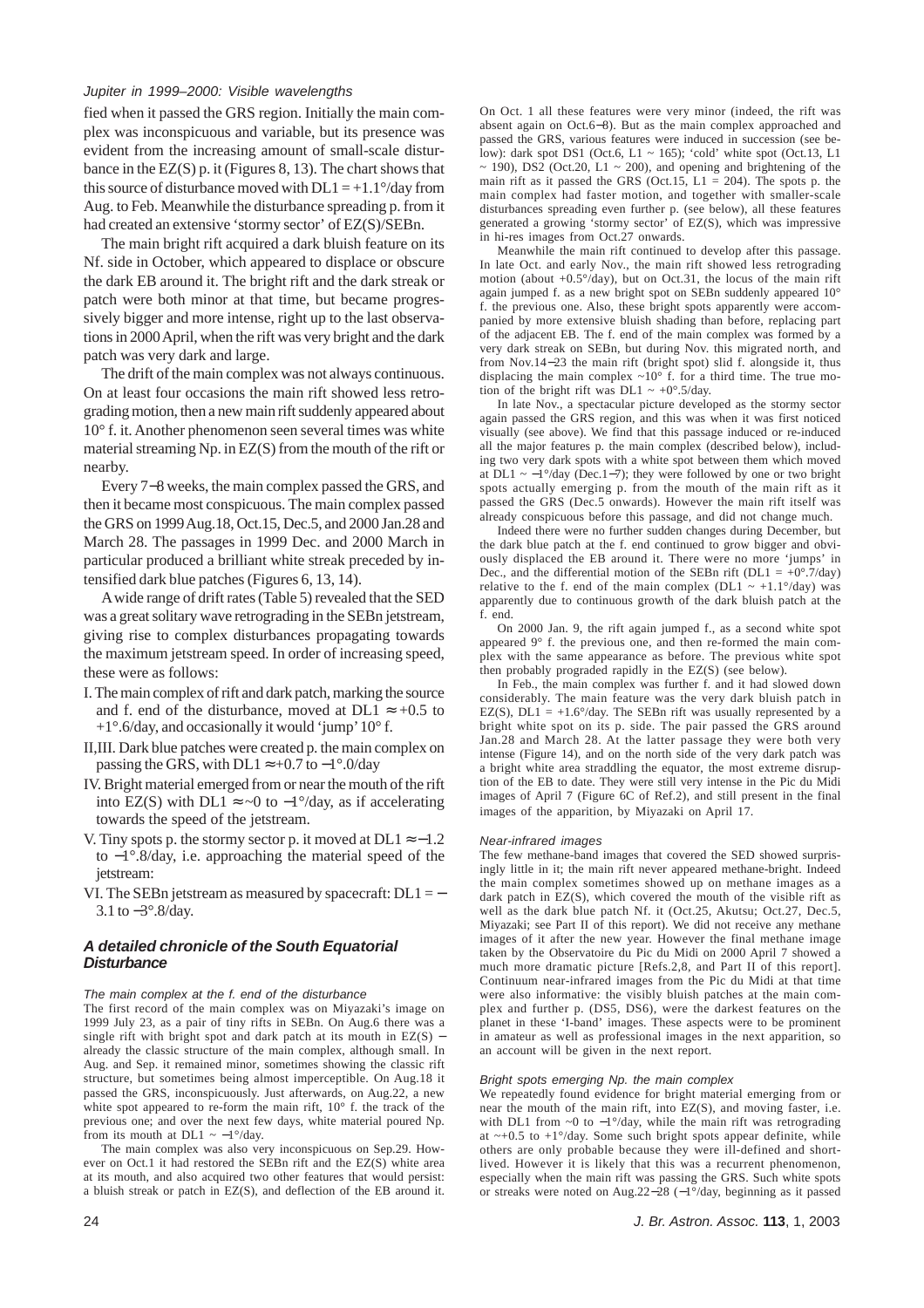the GRS p. edge); Oct.13−31 (DL1 ~ 0, as it passed the GRS); Dec.4 onwards (−1°/day, as it passed the GRS); Dec.14−24 (−1°/day); and probably Jan.9 onwards, though there were multiple white spots then. Some of these EZ(S) white spots appeared 'cold' white in images in contrast to the 'warm, creamy' tint of the bright spot forming the main SEBn rift further S and f.

#### *Faster-moving features: dark streaks*

These were among the most conspicuous features of the 'stormy sector' of EZ(S). They were dark patches or streaks (elongated E− W) in EZ(S). They emerged p. the main complex, and were generally induced, and in some cases re-induced, when these longitudes were passing the GRS. There were six major ones, called DS1−DS6 (Table 5).

The first two were induced by GRS passage in October. DS1 differed from subsequent dark features in several ways, suggesting that it perhaps comprised a secondary disturbance complex rather than a passive consequence of the main complex. It was slow-moving (DL1  $\sim +0^{\circ}$ .4/day); it was dark grey-brown rather than bluish; and on Nov.18 a minor SEBn rift developed at its p. end. On Nov.28, while passing the GRS, both DS1 and the rift p. it were spectacularly re-intensified; this was the 'secondary rift' which attracted attention then, however it did not persist after December.

DS2a ( $L1 \sim 200$ ) developed on the p. edge of the main complex on Oct.20, just Np. the GRS. It was still quite faint on Oct.24 but very dark blue on Oct.29 and thereafter; it was weaker on Nov.10. Along with DS1, it was rejuvenated while passing Np.the GRS on Dec.1, as a long dark blue streak (DS2b).

DS3 was a new very dark blue spot which also appeared alongside the GRS on Dec.1 (L1 ~ 225). From Dec.1–7, DS2b and DS3 and a bright spot between them moved at DL1  $\sim -1^{\circ}/dx$ . Then they merged into a long, retrograding dark blue streak, called DS2c. This was tracked from Dec. to Feb, with  $DL1 = +0°.7$ /day. However it was complex, and may not have been a coherent feature. Rather it may have represented a locus of variable dark streaks 25−50° p. the main rift, i.e. a wave moving in the wake of the main complex. In fact there were several indications of motions of  $\sim -1^{\circ}/\text{day}$  at its f. end, including white spots as described above.

When the stormy region next passed the GRS in late January, the SEBn broke up into waves Np. the GRS, i.e. numerous small dark spots spaced  $6^\circ$  apart. There were 6 on Jan.22 and 11 on Jan.27. These overlapped the longitude of DS2c, and often had white spots between them. DS2c was not so identifiable after early Feb., but a succession of very distinct, stationary dark spots arose at a similar distance p. the main complex: DS4 to DS6.

DS4 (L1  $\sim$  295) was a new dark blue patch in EZ(S) which appeared faintly on Feb.3, p. the main rift, just after it passed the GRS. It was very dark blue from Feb.8 onwards, lengthening, and still prominent on Feb.24.

DS5 (L1 = 323), another similar patch, appeared on March 2, not near the GRS. It was conspicuous in images of March 18 (Pic du Midi, passing GRS, very dark in I-band) and March 20−29 (amateur images).

DS6 (L1 ~ 350) was another blue dusky patch, seen March 25−29, again immediately after passing the GRS.

In conclusion, these dark blue patches were created p. the main complex on passing the GRS, and had a range of speeds from +0°.7/ day (closer to the main complex, presumably waves that were similar or related to it) to −1°/day (approaching the SEBn jetstream speed). However most were almost fixed in System I, presumably representing a wave type with an intermediate speed.

#### *Even faster-moving features: tiny spots on SEBn*

Even faster speeds were shown by tiny spots on SEBn further p. in the stormy region. They were small and ephemeral so the very fast motions are not obvious on the PC-JUPOS chart. However, careful examination of Miyazaki's best image pairs taken 2 days apart, from Oct. to Dec., allowed motions to be measured in long chains of tiny dark and bright spots along SEBn/EZs, p. the main stormy sector. The mean displacement of 12 such spots was DL1  $\sim -1^{\circ}.8$ /day. This confirms that the tiny short-lived spots generated on SEBn in the stormy sector were moving at speeds close to that of the SEBn jetstream (see below).

## *Discussion of the South Equatorial Disturbance*

The detailed structure and circulation of the SED main com-

plex were to be revealed in the next apparition, when the *Cassini* spacecraft showed that it had circulation just like that of the 1979 Great White Spot. For now, we simply point out the parallels between the visible-light observations of the SED in 1999/2000 and the Great White Spots in 1976− 1983 and in 1879−1885. In spite of the different visible appearances, it seems that all three disturbances were fundamentally similar, being centred on an oblique rift in SEBn which led into anticyclonic circulation in the EZ(S), and all retrograding as a great wave relative to the SEBn jet.

The full speed of the SEBn jet has been a matter of discussion. Early *Voyager* measurements showed a speed of −1°.5/ day, but this may have been dominated by disturbances such as the smallest ones that we tracked in the stormy sector, which may yet be waves that do not represent the true wind speed. More painstaking measurements on *Voyager* images have given a speed of −3.1 to −3°.8/day, and the same speed range has been maintained from 1995 to 2000 in Hubble Space Telescope and *Galileo* images [p.153 of Ref.5; Refs.15−17]. The consensus of all these values is  $DL1 =$ −3°.5/day (+155 m/s in System III).

The discrepancy between the motion of the SED main complex and the full speed of the jet, which we have documented in 1999/2000, was of course clearly revealed by *Voyager* in 197918 − although that Great White Spot did not produce obvious disturbance on its p. side, until many years later. However the same differential motion was, remarkably, detected by visual observers in 1881/82: W. F. Denning and A. S. Williams believed then that dark material was repeatedly erupting from a source ~35° f. the Great White Spot, and streaming towards and across it at −1°.9/day [p.154 of Ref.5].

The drift of the main complex was not always continuous; several times the main rift 'jumped' 10° f. This phenomenon also was repeatedly displayed by the Great White Spot of 1879−1885 [p.154 of Ref.5].

Passages of the SED past the GRS sometimes intensified both dark and bright features, including the main bright rift. In this the SED resembled the Great White Spot in 1979− 1983. Then it was hypothesised that the cyclonic turbulence f. the GRS fed energy through the rift into the SED.

Finally, there could obviously be an analogy with the well-known disturbances which are almost always present along the NEBs: the dark projections and associated bright spots or plumes, often at ~30-degree intervals. The *Galileo* and *Cassini* spacecraft have revealed that here too exists a jet much faster than System I below the cloud-tops, so the NEBs blue projections and white spots resemble the SED main complex in being waves that propagate through this jet.19 It remains to be seen whether the same meteorological patterns can account for the periodic waves of the NEBs and the solitary wave of the SEBn.

## *Equatorial region (north)*

EZ(N) had a very conspicuous array of 11 dark projections/ festoons, most of them followed by a white plume. The festoons, and the EB into which they merged, were much darker and more regular than usual. These projections were very stable this year, in contrast to the chaos of the last 2 years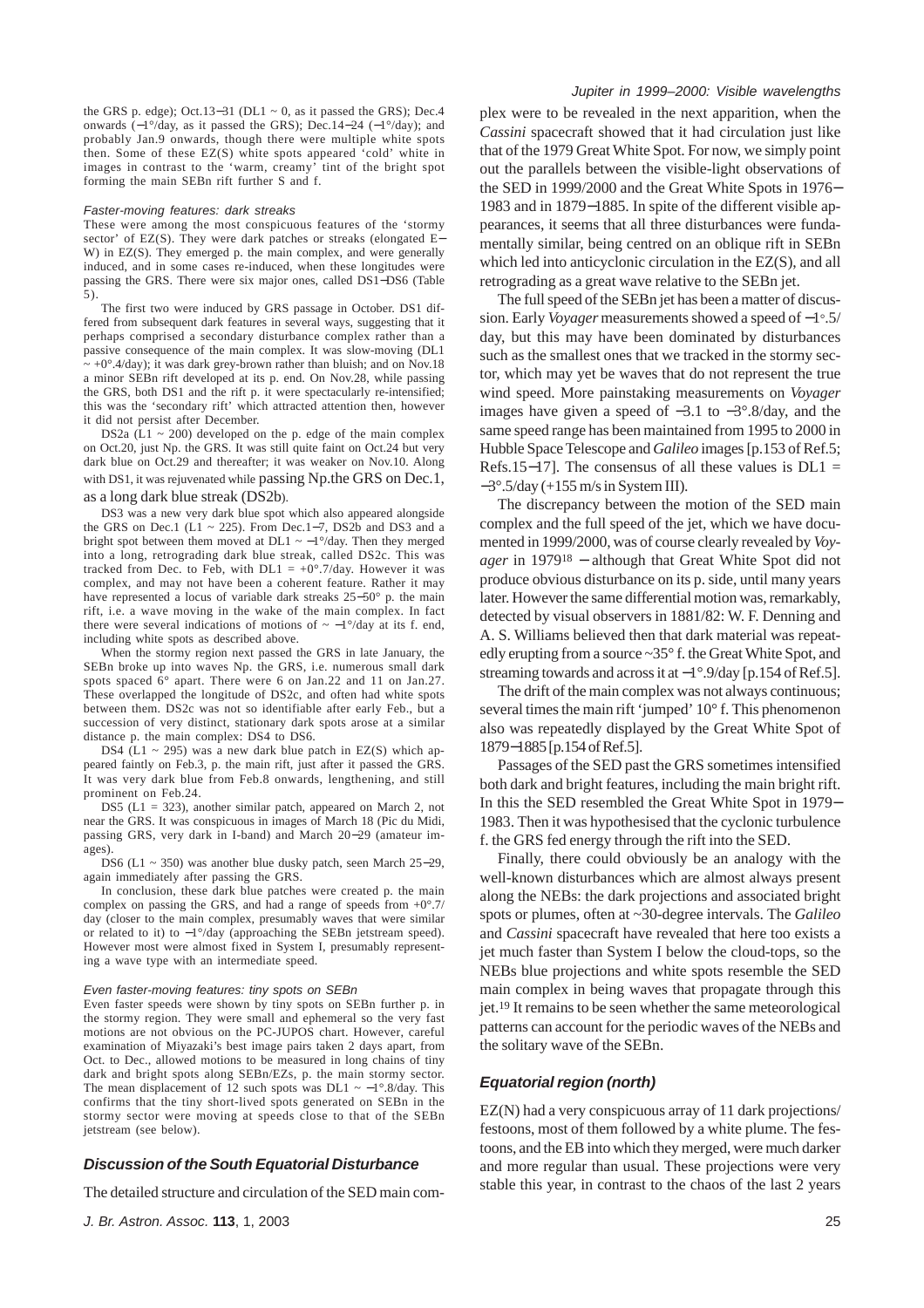

**Figure 15.** Strip-maps of the NEB, showing smallscale drifts and circulations. Images by Miyazaki were projected into these maps by Mettig. Important features on NEBn are tracked as follows: Black lines: stable barges (cyclonic dark oblongs); Black arrows: small

dark spots retrograding on NEBn; Green arrows: dusky streaks and spots in NTropZ, prograding or oscillating; Green line: Little Brown Spot; Red lines: major white ovals including White Spot Z.



**Figure 16.** Drift chart of spots in NEBn and NTropZ during the apparition, produced using PC-JUPOS by Mettig. Black crosses: dark spots on NEBn at 15−18°N. They include the prominent, nearly-stationary 'barges', and smaller dark condensations on NEBn which were retrograding. Red crosses: bright spots or 'bays' between the barges at 15−18°N, including white spot Z (no.15, WSZ). Blue-green crosses: dark spots at 18−22°N. These were the dusky streaks in NTropZ, with prograding or oscillating motion, and the Little Brown Spot (no.24, LBS).



**Figure 17.** Three early colour images (all by Miyazaki) showing the origin of the Little Brown Spot (LBS) in NTropZ. A small arrow indicates barge no.10; an arrowhead indicates the LBS.

**A.** 1999 June 24d 20h 10m, CM1=210, CM2=201: before the LBS appeared; NEB is disturbed by a large rift. **B.** July 13d 20h 17m, CM1=333, CM2=179: the new LBS. **C.** August 6d 20h 09m, CM1=157, CM2=180.5.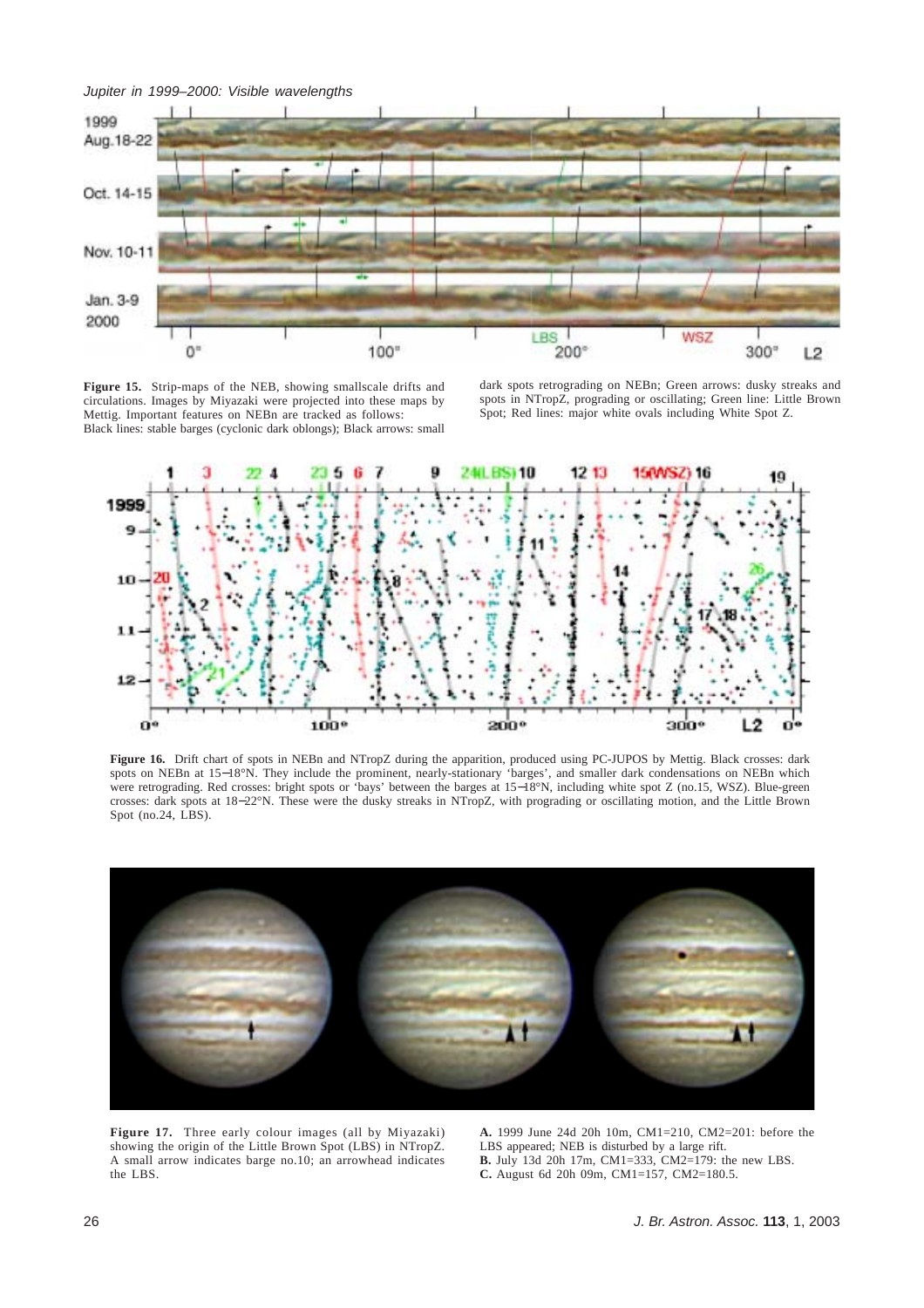**Table 6. Longitudes and drifts: equatorial region (North Equatorial Current)**

| No.           | LI(O) | DLI                               | (oscillations?) | <b>Dates</b> |
|---------------|-------|-----------------------------------|-----------------|--------------|
|               |       | Dark projections from NEBs        |                 |              |
|               |       | (mostly followed by white plume): |                 |              |
|               | x     | $+5.5$                            |                 | Aug.-Feb.    |
| 2             | 32    | $+9 \Rightarrow 0$                | $(P - 60 d)$    | Jun.-Mar.    |
| 3             | 61    | $+3.8$                            |                 | Jun.-Feb.    |
|               | 113   | $+6.4$                            | $(P - 20 d)$    | Jun.-Jan.    |
| $\frac{4}{5}$ | 146   | $+8 - 3.5$                        | (irregular)     | Jun.-Feb.    |
| 6             | 171   | $+1.0$                            | (slight)        | July-Mar.    |
| 7             | 199   | $+2.2$                            |                 | June-Mar.    |
| 8             | 230   | $+3 - 0$                          | (slight)        | June-Mar.    |
| 9             | 257   | $+4 - 5 + 2$                      |                 | June-Apr.    |
| 10            | 290   | $+3 - 248$                        |                 | June-Mar.    |
| 11            | 324   | $0 - 2 + 7$                       |                 | June-Mar.    |

Notes to Table 6:

Columns are as follows. Number; L1(O), System I longitude at opposition on 1999 Oct.23; DL1, System I drift in degrees per 30 days; Dates of observation or drift measurement. All drifts are derived from a large number of images, and are mostly averaged over minor variations. Several projections oscillated with period ~ 20 days.

(Table 6; Figure 13). As there was a twelfth, more variable feature between nos. 3 and 4, the mean spacing was 30°.

This stability allowed slight oscillations in longitude to be detected for several of the projections, mostly with periods of ~20 days, and amplitudes up to a few degrees.

# *North Tropical region*

#### *Mid-NEB rifts*

Bright 'rifts' in mid-NEB were quite often observed, and had typical North Intermediate Current drifts (Table 7B). The level of rift activity was not unusual. One rather northerly and slowmoving rift attracted attention when Tom Dobbins of the ALPO noticed it visually on Nov.12, at  $L2 = 233$ , alongside a dark NEBn 'barge'; it was notably bright and compact. Images showed that a tiny spot on this track had arisen  $\sim$ 2 weeks earlier, but the very bright spot appeared on Nov.7, then after Nov.12 it showed the usual elongation in the Sp. direction.

#### *Features on NEBn*

There were conspicuous dark bulges and bright bays along NEBn at many longitudes. This array of features has existed since 1997 with some modification. The dark bulges in 1999/ 2000 were in fact centred on the persistent dark barges, and the bright spots included the peculiar white spot Z. The PC-JUPOS chart revealed that the complex and interesting pattern of drifts was basically the same as in 1998,<sup>1</sup> but even more fine detail was seen (Figures 15, 16). These drifts will be described in order of rotation period (see Table 7A).

- (i) The fastest-moving spot on NEBn was white spot Z (NTropC no.15 in Table 7A;  $\overrightarrow{DL} = -6^{\circ}/\text{month}$ ). It had maintained a surprisingly fast drift since 1997, and was still destroying projections ahead of it (e.g. no.14).
- (ii) Major dark 'barges': Three major barges persisted from 1997, and still had slowly prograding drifts (Nos. 5 and/or 7, 10, and 12;  $DL2 = -1$  to  $-6$ ). Although classical dark barge shapes were not always distinct within the dark bulges, in Nov. and Dec., some of the dark spots actually looked more classically bargelike than before. Barges nos.10 and 12, 3 years old, had been a close pair in 1998 but had drifted apart. No.12 ( $L2 = 237$ ) was especially dark and compact.
- (iii) In contrast, the sector f. white spot Z in 1998 exhibited many small, newly created, slowly retrograding, dark spots, and this activity was still evident in 1999/2000 (DL2 =  $+2$  to  $+5$ ). Dark barges nos.1 and 4a, and other shorter-lived spots nearby, may have been the same dark spots that were newly created in 1998, and no.19 appeared during solar conjunction.
- (iv) There were also small dark spots on NEBn which moved even slower, lasting for 2−5 weeks each. They were seen all around the NEBn, though the most distinct retrograding spots arose f. the white bay no.20. The best-tracked were nos.2, 8, 11, 17, 18, mostly with  $DL2 = +11$  to +20, but no.17 had  $DL2 = +32$  for 2 weeks – clearly under the influence of the NEBn retrograding jetstream.

All these NEBn spots had measured latitudes of 16−18°N (Table 7A). This is unusual: the expected latitudes are [pp.115 & 399 of Ref.5]: 16°N for cyclonic dark barges; 17−18°N for small spots partly entrained by the retrograding jetstream; and 19°N for anticyclonic white ovals. In this apparition, the overlap in latitudes was probably because the dark barges were attended by dark material extending north into the NTropZ, while the white spots were mainly visible as bays between barges, not as complete ovals.

## *North Tropical Zone*

In NTropZ, there were many dusky spots and streaks, especially just Np. the NEBn barges/projections. Some were evidently trapped at these locations, though oscillating (NTropC nos.22, 23, 24 in Table 7A). The most prominent was the Little Brown Spot (no.24, LBS; see below). Others broke free and prograded rapidly on a tenuous N. Tropical Band at 20°.5N, with DL2 = −31 to −39 (nos.21, 22a, 23(parts), 25, 26).

The LBS was at the canonical latitude for anticyclonic ovals, as were the oscillating streaks in NTropZ (19°N). The little streaks which ran faster, sometimes along partial NTropB, were at 19–20°N. A similar streak with DL2 = −38 at 19°N was observed in 1993 during the NEBn expansion event.20

## *The Little Brown Spot*

This notable spot in NTropZ formed within a few days in July, at  $L2 = 205$ , just p. a dark grey projection of NEBn. The dark grey projection, containing a small barge (NTropC no.10), had become conspicuous at  $L2 = 210$  on July 4 and 6. On July 9 a light orange patch appeared on its p. side, and on July 11 and 13 this had rounded up into a prominent yellowish-brown or orange-brown oval at  $L2 = 205$ . This was the Little Brown Spot (LBS), presumably anticyclonic, and remained stable for the rest of the apparition (Figures 17–19).

Its initial orange tint suggested that it might become a true Little Red Spot, but it never did. After a few weeks it became merely brown like the NEB, and it was no more conspicuous than other, minor features.

Moreover, in methane images it was dark, not bright − unlike all anticyclonic reddish ovals ever observed. It was recorded in many of Miyazaki's methane images, in which the LBS with surrounding region was notable as a large dark area − in fact, the main methane feature in the NTropZ (July 13 to Sep.24) (see Part II of this report). Later this methanedark patch was offset slightly, extending from the centre of the LBS to the NEBn barge f. it (Oct.14 to Dec.11). There were other methane-dark bulges from NEBn into NTropZ as well, aligned with visible dark bulges, but the LBS feature was always the most conspicuous.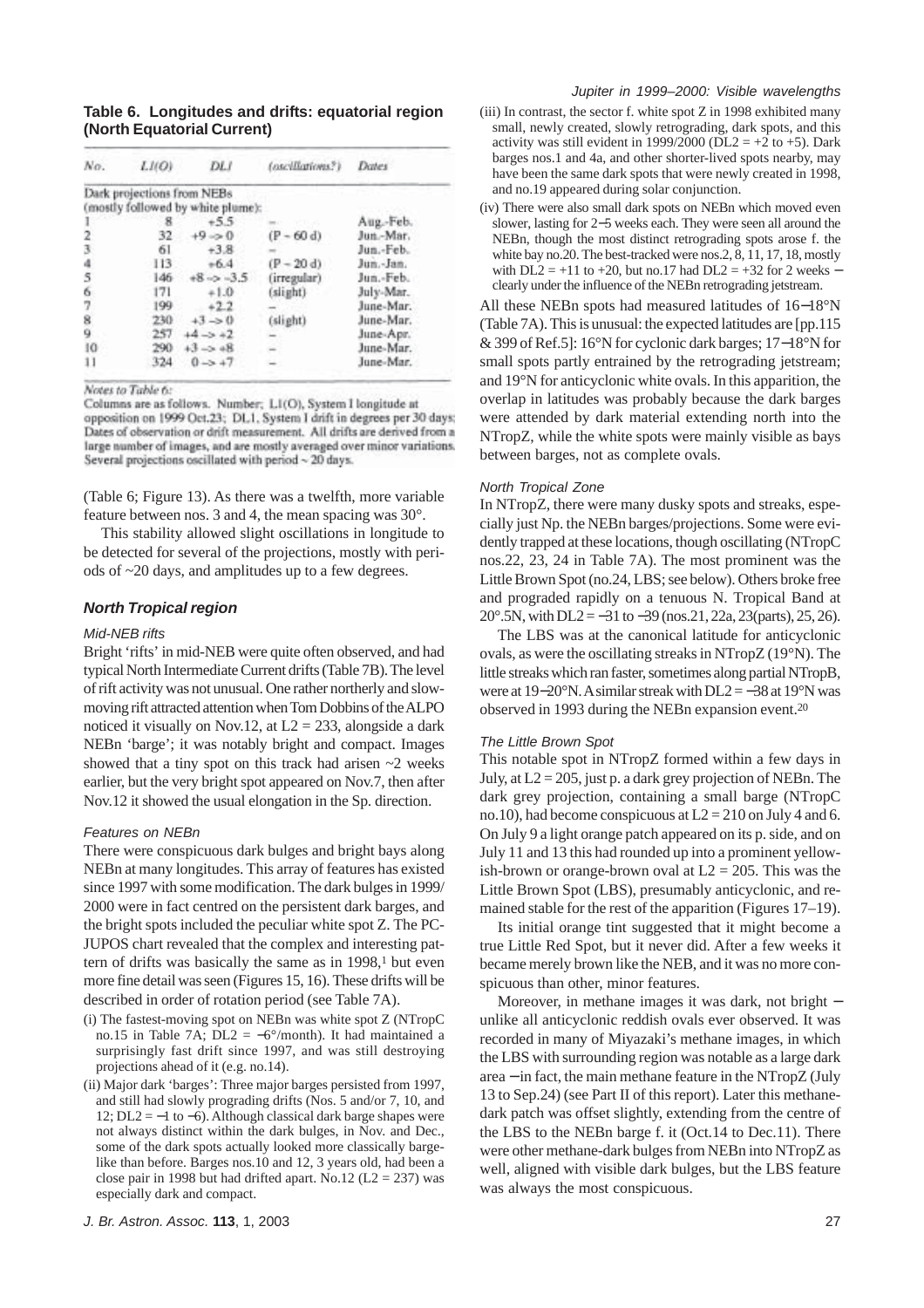# *Jupiter in 1999–2000: Visible wavelengths* **Table 7A. Longitudes & drifts, 1999/2000: northern hemisphere**

| 1999/00:                | No. Description                                                                                                    | L2(O)         | DL2                 | Lat.               | Dates                  | 1998/99:<br>L2(O) | DL <sub>2</sub>   | $(0-0)$<br>DL <sub>2</sub> |
|-------------------------|--------------------------------------------------------------------------------------------------------------------|---------------|---------------------|--------------------|------------------------|-------------------|-------------------|----------------------------|
| NTropC                  |                                                                                                                    |               |                     |                    |                        |                   |                   |                            |
|                         | Features on NEBa:                                                                                                  |               |                     |                    |                        |                   |                   |                            |
| 1                       | Bulge / small dark barge                                                                                           | 19            | $+2.3$              | $+18.0$            | June-Mar.              |                   | (late-appearing)  |                            |
| $\ddot{ }$              | Small dark spot                                                                                                    | 28            | $*+17.4$            | $+16.6$            | Oct.-Nov.              |                   |                   |                            |
| 3                       | White spot or bay                                                                                                  | 40            | $+4.8$              |                    | July-Nov.              |                   | (late-appearing)  |                            |
| 4a                      | Small v. dark spot or barge                                                                                        | (80)          | $(+3.0)$            | $(+17)$            | July-Sep.              | 40                | $+2.4$            | $+3.0$                     |
| 46                      | ditto                                                                                                              | 67            | $-0.2$              | $+17.3$            | Oct.-Jan.              |                   |                   |                            |
| 5                       | Dark projection                                                                                                    | 97            | $-2.7$              | $+18.0$            | June-Oct.              | 135               | $-0.9$            | $-2.8$                     |
|                         |                                                                                                                    |               | $\rightarrow -6.3$  |                    | Nov.-Feb.              |                   |                   |                            |
| 6                       | Large creamy-white complex oval                                                                                    | 116           | $+0.3$              | $+16.8$            | July-Nov.              | (148)             | $-3.0$            | $-2.4$                     |
| 7<br>8                  | Big proj. inc. small v. dark barge                                                                                 | 128           | $+0.5$              | $(+17)$            | June-Feb.              | 2135              | $-0.9$            | $-0.5$                     |
|                         | Dark spot<br>Small dark proj.                                                                                      | 139           | $*+11.2$<br>$+3.2$  | $+17.4$<br>$(+17)$ | Oct.-Dec.              |                   |                   |                            |
| 9a<br>9 <sub>b</sub>    | (possibly up to 5 successive spots)                                                                                | (169)<br>160  | $+5.0$              |                    | June-Aug.<br>Oct.-Dec. |                   | (late-appearing)  |                            |
| 10                      | Dark proj. / small dark barge                                                                                      | 203           | $-3.5$              | $+16.5$            | June-Feb.              | (224)             | $-0.8$            | $-1.6$                     |
| 11                      | Small v. dark spot                                                                                                 | (229)         | $*+12.0$            | $(+17)$            | Sep.-Oct.              |                   |                   |                            |
| 12                      | Proj. / v. dark barge                                                                                              | 237           | $-1.1$              | $+16.5$            | June-Nov.              | 260               | $-0.9$            | $-1.7$                     |
| 13                      | White bay                                                                                                          | (256)         | $+2.3$              |                    | Aug.-Oct.              |                   |                   |                            |
| $^{14}$                 | Dark projection                                                                                                    | 263           | $+2.2$              | $+16.6$            | Oct.-Dec.              |                   |                   |                            |
| 15                      | Bright white bay (spot Z)                                                                                          | 281           | $-5.6$              | $+17.3$            | July-Mar.              | 356               | $-5.7$            | $-5.6$                     |
| $16a$ )                 | Extended dark bulge / barge                                                                                        | 288           | $-7.8$              | $(+17)$            | July-Nov.              |                   |                   |                            |
| 16 <sub>b</sub>         | (splitting off other dark spots on f. side;                                                                        | 300           | $-1.8$              | $+16.9$            | Sep.-Feb.              |                   |                   |                            |
|                         | stationary after Nov.)                                                                                             |               |                     |                    |                        |                   |                   |                            |
| 17                      | Small dark spot (f. 16b)                                                                                           | (309)         | $*+32$              | $+16.5$            | Oct.-Nov.              |                   |                   |                            |
| 18                      | Small dark spot (f. 17)                                                                                            | 319           | $*+20$              | $+16.5$            | Oct.-Nov.              |                   |                   |                            |
| 19                      | Dark bulge                                                                                                         | 357           | $+1.8$              | $+17.6$            | Aug.-Dec.              |                   |                   |                            |
| 20                      | Large creamy-white complex oval                                                                                    | 7             | $+3.0$              | $+17.2$            | Oct.-Dec.              |                   |                   |                            |
|                         |                                                                                                                    |               |                     |                    |                        |                   |                   |                            |
|                         | NTropC (cont.) & faster                                                                                            |               |                     |                    |                        |                   |                   |                            |
|                         | Features in NTropZ:                                                                                                |               |                     |                    |                        | L2(date)          |                   |                            |
| 21<br>22                | Dusky spot or streak (slight, on NTropB)<br>ditto (p. barge/proj. no.4b)<br>(Oscillating, $DL2 \approx -11$ to +8) | (sec R)<br>59 | $-38$<br>(see L)    | $+20.2$<br>$+19.0$ | Nov.-Dec.<br>Oct.-Nov. |                   | 35 (1999 Nov.20)  |                            |
|                         | (emerged from no.22)                                                                                               | $\rightarrow$ | $(-35)$             | $+19.5$            | Nov.-Dec.              |                   |                   |                            |
| 22a<br>22b              | (emerged from no.22)                                                                                               | (66)          | $(-2)$              | $+18.5$            | Nov.-Dec.              |                   |                   |                            |
| 23                      | Dusky spot or streak p. proj. no.5)                                                                                | (96)          | 0.0                 | $+19.0$            | Aug.-Sep.              |                   |                   |                            |
|                         | (From Oct., oscillating, $DL2 - -36$ to +4, &                                                                      |               | $(-\ge$ see $L$ .)  |                    | Oct.-Dec.              |                   |                   |                            |
|                         | emitting small streaks, DL2 ~ -36 to -15)                                                                          |               |                     |                    |                        |                   |                   |                            |
| 24                      | Little Brown Spot (p. barge/proj. no.10)                                                                           | 192           | $-3.4$              | $+19.0$            | July-Nov.              |                   |                   |                            |
| 25                      | Tiny dusky streak (p. barge no.12)                                                                                 | $(see R)$     | $-39$               | $(+19)$            | Jan.                   |                   | 229 (2000 Jan.1)  |                            |
| 26                      | Tiny dusky streak (p. barge no.19)                                                                                 | (see R)       | $-31$               | $+18.9$            | Sep.-Oct.              |                   | 348 (1999 Sep.26) |                            |
| <b>NTC</b>              |                                                                                                                    |               |                     |                    |                        |                   |                   |                            |
| la                      | Dark streak NTZs (faded in Sep.)                                                                                   | (4)           | $+13.0$             | $+30.2$            | June-Sep.              |                   |                   |                            |
| 2a                      | Dark streak NTZs (faded in Sep.)                                                                                   | (24)          | $+12.2$             | $+30.2$            | June-Sep.              |                   |                   |                            |
| 2 <sub>b</sub>          | Bright oval NTZs                                                                                                   | 26            | $+12.9$             | $+29.1$            | Sep.-Feb.              |                   |                   |                            |
| 3                       | Dark spot NTZs (gradually fading)                                                                                  | 231           | $+11.6$             | $+30.0$            | June-Dec.              |                   |                   |                            |
| 4                       | Bright oval NTZs                                                                                                   | 263           | $+14.4$             | $+29.4$            | July-Jan.              |                   |                   |                            |
| <b>NNTC</b>             |                                                                                                                    |               |                     |                    |                        |                   |                   |                            |
| 1                       | Little Red Spot on NNTBs (Methane-bright)                                                                          | $\theta$      | $-36$               | $(+34)$            | Aug.-Oct.              | 235               | $-41$             | $-44.4$                    |
| 2                       | P. end dark NNTB                                                                                                   | 31            | $-4$                | $(+37)$            | Aug.-Nov.              | $\rightarrow$     |                   |                            |
| 3                       | P. end dark NNTB                                                                                                   | (145)         | $(-8)$              | $+37.3$            | July-Oct.              | $\sim$            |                   |                            |
| 4                       | F. end dark NNTB                                                                                                   | (186)         | $(-13)$             | $+37.3$            | July-Oct.              |                   |                   |                            |
| 5                       | P. end dark NNTB                                                                                                   | (198)         | $(-11)$             | $+37.3$            | Nov.-Jan.              | $\rightarrow$     |                   |                            |
| 6                       | F. end dark NNTB                                                                                                   | 270           | $-15 \rightarrow 0$ | $(+37)$            | Oct.-Jan.              |                   |                   |                            |
| 7                       | White oval NNTZ                                                                                                    | 19            | **                  | $+40.5$            | June-Apr.              | 142               | $(-10)$           | $-8.6$                     |
| 8                       | White oval NNTZ (Methane-bright)                                                                                   | 270           | **                  | $+40.6$            | July-Mar.              | 2347              | (var.)            | $-1.7$                     |
| 9                       | White spot NNTZ (small & bright)                                                                                   | (96)          | $-13$               | $+41.2$            | July-Oct.              |                   |                   |                            |
| $N^3TC$                 |                                                                                                                    |               |                     |                    |                        |                   |                   |                            |
| 1                       | White spot                                                                                                         | 72            | $-21.5$             | $+43.6$            | Sep.-Jan.              |                   |                   |                            |
| 2a                      | Dark spot (tracked for 3 weeks; -> no.2b?)                                                                         | (89)          | $-36$               | $(+45)$            | Sep.-Oct.              |                   |                   |                            |
| 2 <sub>b</sub>          | Dark spot (initially faster, = no.2a?)                                                                             | (74)          | $-17$               | $+45.2$            | Nov.-Jan.              |                   |                   |                            |
| 3                       | Dark spot                                                                                                          | 135           | $(-13)$             | $(+45)$            | Sep.-Nov.              |                   |                   |                            |
| 4                       | White spot                                                                                                         | 174           | $-20$               | $(+45)$            | Oct.-Feb.              |                   |                   |                            |
| $\overline{\mathbf{5}}$ | Dark spot                                                                                                          | 181           | $-20$               | $(+45)$            | Oct.-Jan.              |                   |                   |                            |

*(see notes opposite)*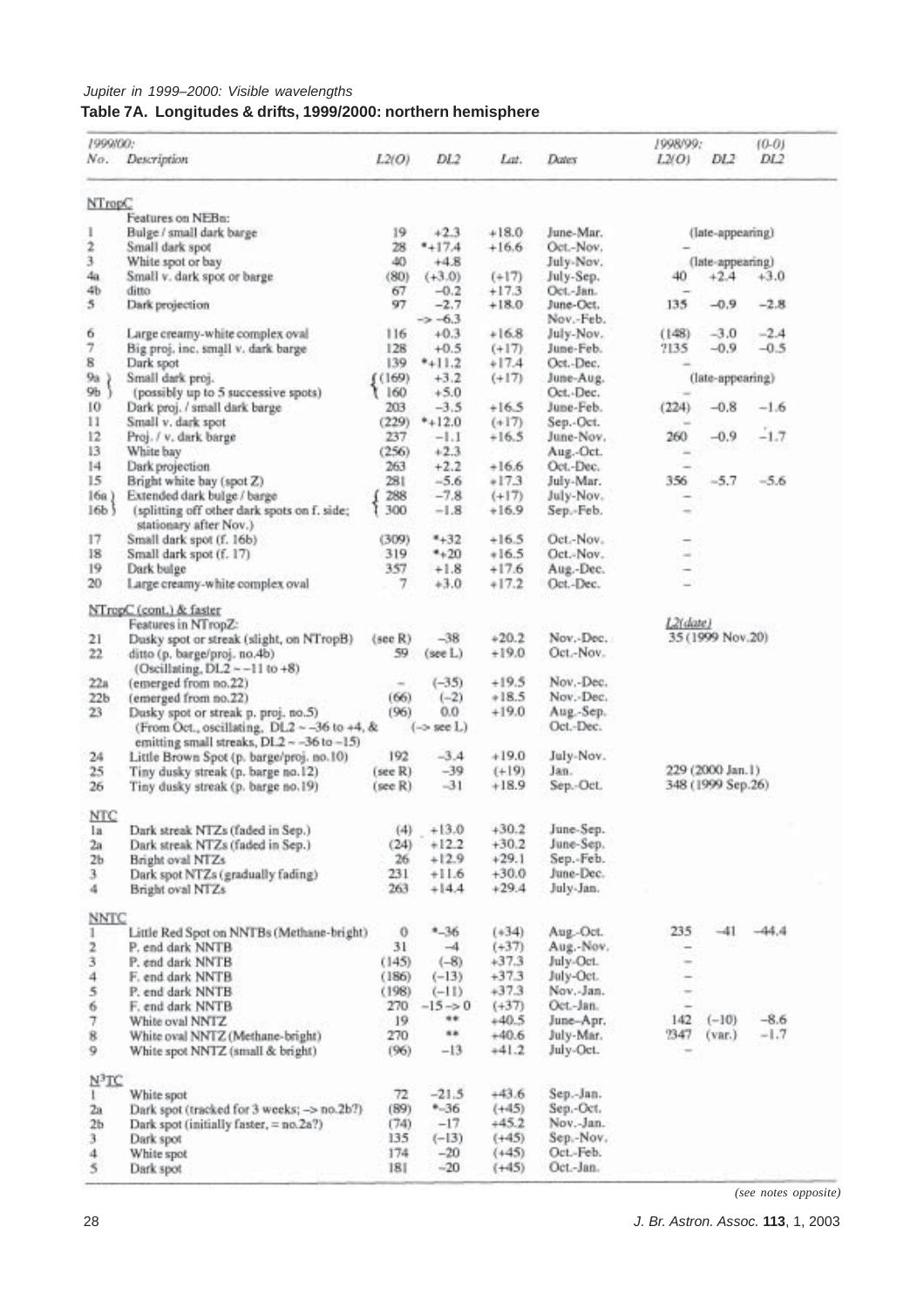

**Figure 18.** Three images showing the LBS and dark barges on NEBn; compare drawings in Figure 19. **A.** Sep.8d 01h 07m UT, CM1=353, CM2=130 (D. Peach). The LBS

is on f. side.

**B.** Oct.16d 13h 54m, CM1=345.5, CM2=189 (S. Buda & B. Curcic,

Australia; 250mm Dall−Kirkham; image forwarded by T. Richards). The LBS is on the CM. Io and its shadow are beginning a transit. **C.** Nov.28d 15h 48m, CM1=9, CM2=244 (Tan Wei Leong). On the NEBn are two very dark barges on the p. side, and brilliant round white spot Z on the f. side. Europa is entering occultation.



**Figure 19.** Three drawings showing the LBS and dark barges on NEBn; compare images in Figure 18.

**A** *(left)*. Sep. 29d 15h 00m, CM1=220, CM2=192 (Adachi). Shows the LBS on the CM. Note the triple SEB, the waviness of the NEBn and the fragmentary NTropZB and NTZB. Dark NTBn spot near the f. limb.

Similar little brown spots have been reported before in the NTropZ, including one that formed during the *Voyager* missions [pp.118−123 of Ref.5], and another that marked the start of the NEB expansion event in 1993.20 These appear to be anticyclonic ovals, but dominated by belt-like brown clouds rather than GRS-like high red haze.

# *Discussion of the currents on the NEB north edge*

The remarkable motions that we have recorded, both in 1998/ 99 and 1999/2000, show strong parallels with those recorded in *Voyager* images in 1979 [pp.118−123 of Ref.5; this analysis previously presented in Ref.21].

*Voyager* images first revealed the retrograding NEBn jetstream at  $17^{\circ}$ .6N (DL2 = +45°/mth), which takes a sinuous

**B** *(centre).* Oct. 12d 20h 40m, CM1=321.5, CM2=193 (Foulkes). Shows the LBS on the CM and a very dark NEBn barge near the f. limb. **C** *(right).* Oct.31d 21h 40m, CM1=121, CM2=207 (Frassati). Shows three dark barges on NEBn; also several dark jetstream spots on SEBs with white spots between them.

course with cyclonic dark ovals ('barges') on its S side and anticyclonic white ovals ('portholes' or 'bays') on its N side. The full speed of this jetstream has never been detected from Earth, but some of the tiny retrograding spots that we have listed were clearly under its influence.

*Voyager* imagery also revealed:

- Dark patches like waves on the retrograding NEBn jetstream (DL2  $= +34^{\circ}/$ mth) were arising from a large 'rifted region' in NEB.
- Some of these dark patches circulated into the NTropZ near the p. edges of barges.
- At one such site, the circulation developed into an anticyclonic Little Brown Spot at 20°N which persisted for months.

The phenomena we have described were obviously very similar.

Notes to Table 7A:

Columns are as follows. Number: Description: L2(O). System II longitude at opposition on 1999 Oct.23 (for L3(O), subtract 137.0 degrees); DL2, System II drift in degrees per 30 days (for DL3, add +8.0 deg/month); Zenographic latitude; Dates of observation or drift measurement. All drifts were derived from a large number of images unless otherwise stated. Drifts in brackets are imprecise. ['See L' and 'See R' refer to more detailed figures given in columns to left or right.] \*Spots with anomalous drifts not included in mean in Table 7B. The last 3 columns give data from 1998/99 apparition, followed by DL2(O-O), the average drift rate between oppositions. \*\* Two white ovals in NNTZ oscillated with periods 3-4 months. No.7: DL2 range -14 to -1, observed for 2.5 cycles.

No.8 (methane-bright): DL2 range -18 to -5, observed for 2 cycles.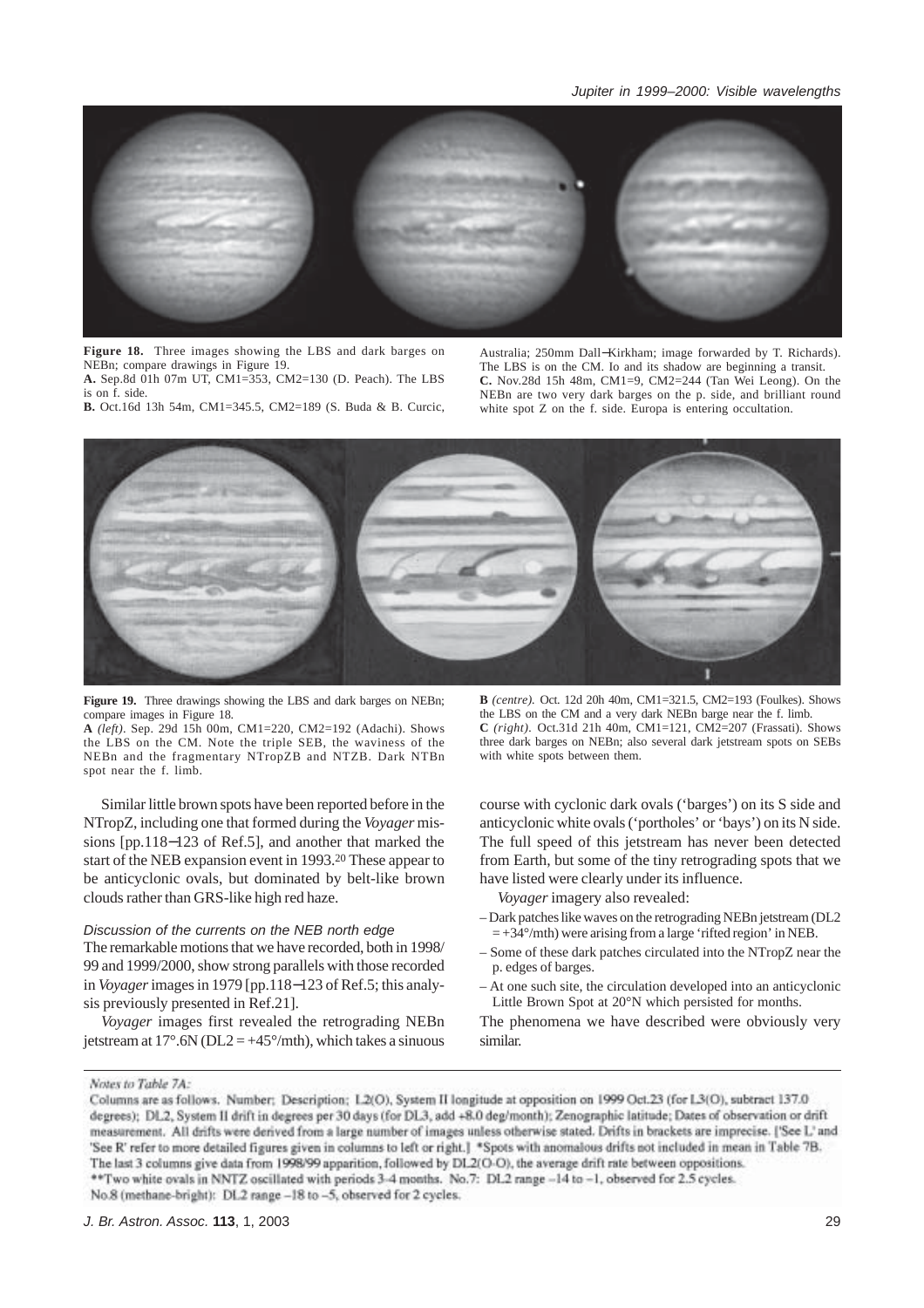In 1979, this activity was occurring f. a long-lived cyclonic 'rifted region' in the NEB, which disturbed the NEBn retrograding jetstream and probably thus created the barges and other circulations downstream [pp.118−123 of Ref.5]. In 1999, there was no such rifted region, but the most welldefined retrograding spots arose following stable white spots which formed especially pronounced 'bays' in the NEBn: nos.6, 15 (white spot Z), and 20. These bays probably deflected the NEBn retrograding jetstream, perhaps setting up waves downstream like the rifted region in the *Voyager* era.

Are these phenomena always present, or are they connected to the NEB expansion event that was progressing slowly during 1999/2000? To some extent they may be always present, as the zonal currents are permanent, and some local circulations such as rifts, barges or ovals may be present at any time. Certainly the recent advances in CCD imaging and PC-JUPOS analysis have allowed us to track tiny features that would otherwise have been overlooked. However the number and prominence of the NEBn circulations certainly increases during or after a NEB expansion event, so there is probably more largescale eddying then; also the dark cloud streaks that comprise the expansion event provide tracers for motions that would otherwise not be revealed. Thus these motions were particularly detectable in this apparition, and also in 1993 during an earlier NEB expansion event.20 During the *Voyager* era in 1979, there was no expansion event, but the long-lived rifted region of NEB may have played a similar role as a source of energy and turbulence that generated waves and circulations in the adjacent sector of NEB [p.123 of Ref.5].

# *North Temperate region to North Polar region*

## *NTBs jetstream spots*

There were still 7 small dark features on NTBs moving at −10°/day in System II − the North Temperate Current C. Often they appeared bluish. Amazingly, the PC-JUPOS chart shows that these 7 jetstream spots have all persisted through 3 apparitions from 1997 to 2000 (and indeed to 2001). They had accelerated very slightly since 1998 but their mean speed during solar conjunction was almost identical to their mean speed in 1999/2000. Their individual drifts were not identical but they appear to repel each other, never coming too close, just like the white ovals in the SSTC.

The longevity of these 7 spots has also been recognised by Garcia−Melendo et al.,22 who traced them all back at least to 1995, and possibly to 1991. Data were insufficient to track them in the early 1990s, but their drift has clearly been steadier from 1996 onwards.

Usually, such NTBs jetstream spots are small dark spots, presumed to have anticyclonic circulation by analogy with similar spots seen by spacecraft on other jetstreams.<sup>5</sup> However in this apparition, their appearance was variable and often inconspicuous: sometimes a small dark hump, sometimes a diffuse projection, but often a 'step-down' of the NTBs edge. This transformation is explained by Hubble Space Telescope images:22 the spots are indeed formed by anticyclonic ovals, but these have fairly low contrast, whereas a 'hump' of NTB material piled up on the p. side of the oval constitutes the feature visible in ground-based images.

# *North Temperate Belt and Zone*

There were no major features. Of the few NTC spots recorded in Table 7A, nos. 1a and 2a were dark streaks in south-

| Current           | Type of spots                                                                                                                                       | N             | DL2: Mean (Range)                                                          | Lat.range                       |
|-------------------|-----------------------------------------------------------------------------------------------------------------------------------------------------|---------------|----------------------------------------------------------------------------|---------------------------------|
| <b>NIC</b>        | White spots in NEB rifts (Aug.-Dec.)<br>White rift (Dec.-Jan.)                                                                                      | 6             | $-102.7(-83 to -118)$<br>$-38$                                             | $10-15^{\circ}N$                |
| NTropC            | (i, ii) Long-lived barges and white spot Z<br>[nos. 5, 10, 12, 15, 16]<br>(iii) Other dark spots, barges, and bays<br>(iv) Small dark spots on NEBn | 5<br>12       | $-3.9(-110-8)$<br>$+2.3(0 to +5)$                                          | 16-18 <sup>"N</sup><br>16-18°N  |
|                   | [nos.2.8.11.18]<br>(v) Fast-moving dusky spots in NTropZ<br>[nos.21,22a,23(parts),25,26]                                                            | $\frac{4}{5}$ | $+15.1 (+11 to +20)$<br>$-35.8(-31 to -39)$                                | 16-18 <sup>*</sup> N<br>19-20'N |
| NTBs jet          | Small humps on NTBs                                                                                                                                 |               | $-293$ $(-291$ to $-296)$                                                  | 24.3"N                          |
| <b>NTC</b>        | Misc. spots                                                                                                                                         |               | $[DL] = -64.4(-62.3 \text{ to } -67.3)]$<br>$+12.8$ ( $+11.6$ to $+14.4$ ) | 29-30°N                         |
|                   | NNTBs jet Small dark spots on NNTBs<br>LRS on NNTBs (methane-bright)                                                                                | 6             | $-78.3$ ( $-73.6$ to $-80.7$ )<br>$-36$                                    | 34.8°N<br>$(34^{\circ}N)$       |
| <b>NNTC</b>       | NNTB segments & NNTZ white ovals                                                                                                                    | 8             | $-9.3(0 to -18)$                                                           | 37-41'N                         |
| $N^3TC$           | Misc. spots                                                                                                                                         | 5             | $-18.3(-13 to -21.5)$                                                      | 43-45'N                         |
| N <sup>4</sup> TC | White spots                                                                                                                                         | ģ             | $+4.7(0 to +9)$                                                            | 49-53'N'§                       |
|                   |                                                                                                                                                     |               |                                                                            |                                 |

# **Table 7B. Average drift of currents, 1999/2000, northern hemisphere**

ern NTZ touching projections from NTBn; they were dark in July and August, but rapidly became faint and reddish in early September. In October, only faint shadings remained, and in November, cream-coloured bright spots appeared on the same tracks, nos.1b (not listed, short-lived) and 2b. Another bright spot, no.4, may have persisted from 1998. Latitudes indicate that all these features were cyclonic.

#### *NNTBs jetstream spots*

There was a volley of several small dark spots on the NNTBs jetstream. These spots were tracked from October for

Notes to Table 7B: This table gives the mean speed and range of each current, some of which are not itemised individually above. N, number of spots included (some with multiple drifts).

§ N<sup>4</sup>TC white spots: Two of these were initially at 52.8 (±0.6) deg.N, but then shifted to 51.4 and 50.9 deg.N. Others were at 50.4 and 49.4 deg.N; average 50.7 deg.N. This corresponds to the cyclonic 'N<sup>4</sup>TB' domain, which is unexpected, as white spots are more commonly seen at 52-55 deg.N in the anticyclonic 'N<sup>4</sup>TZ' domain. (All these spots had very similar drift rates throughout.)